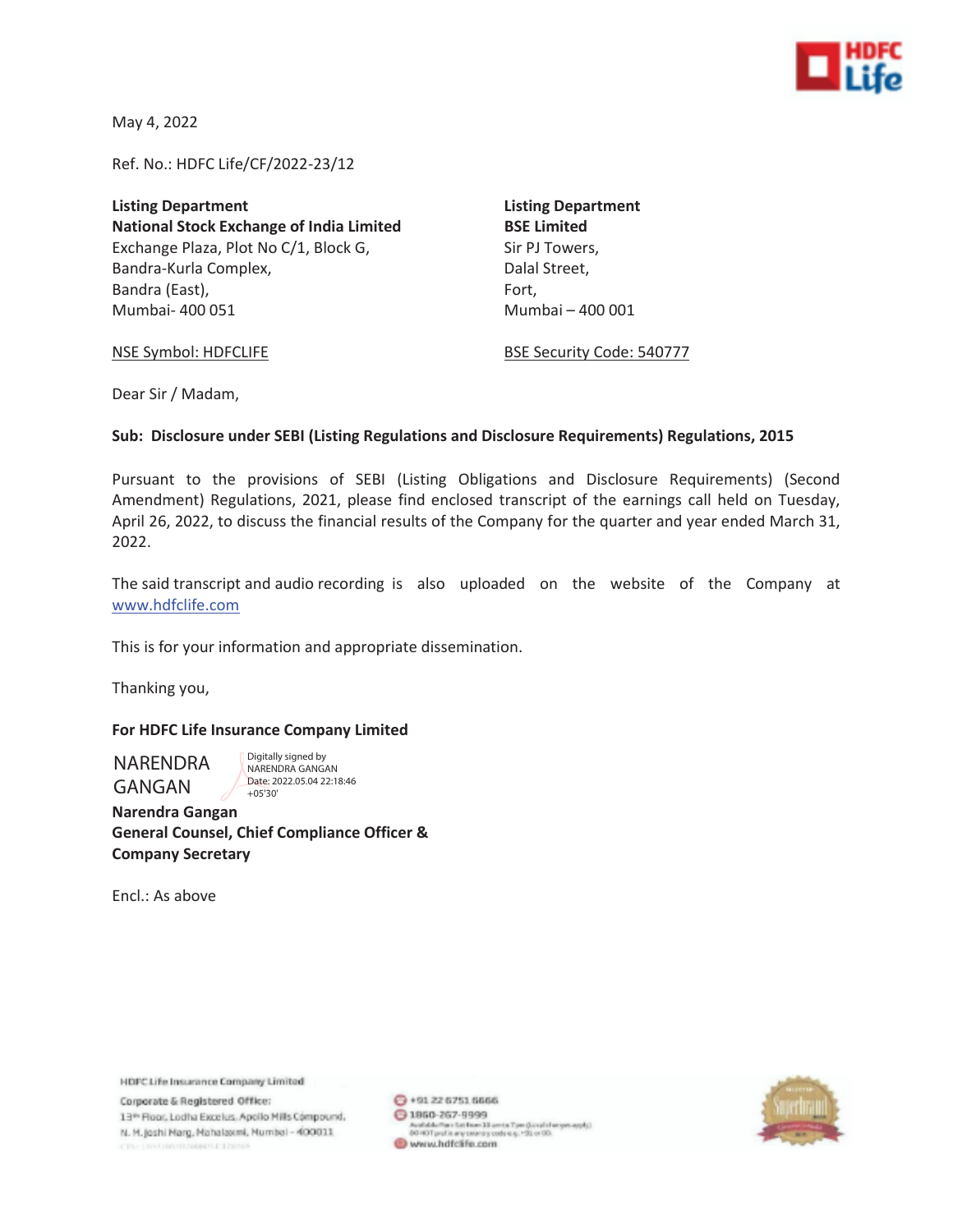

# "HDFC Life Insurance Company Limited FY2022 Earnings Conference call"

April 26, 2022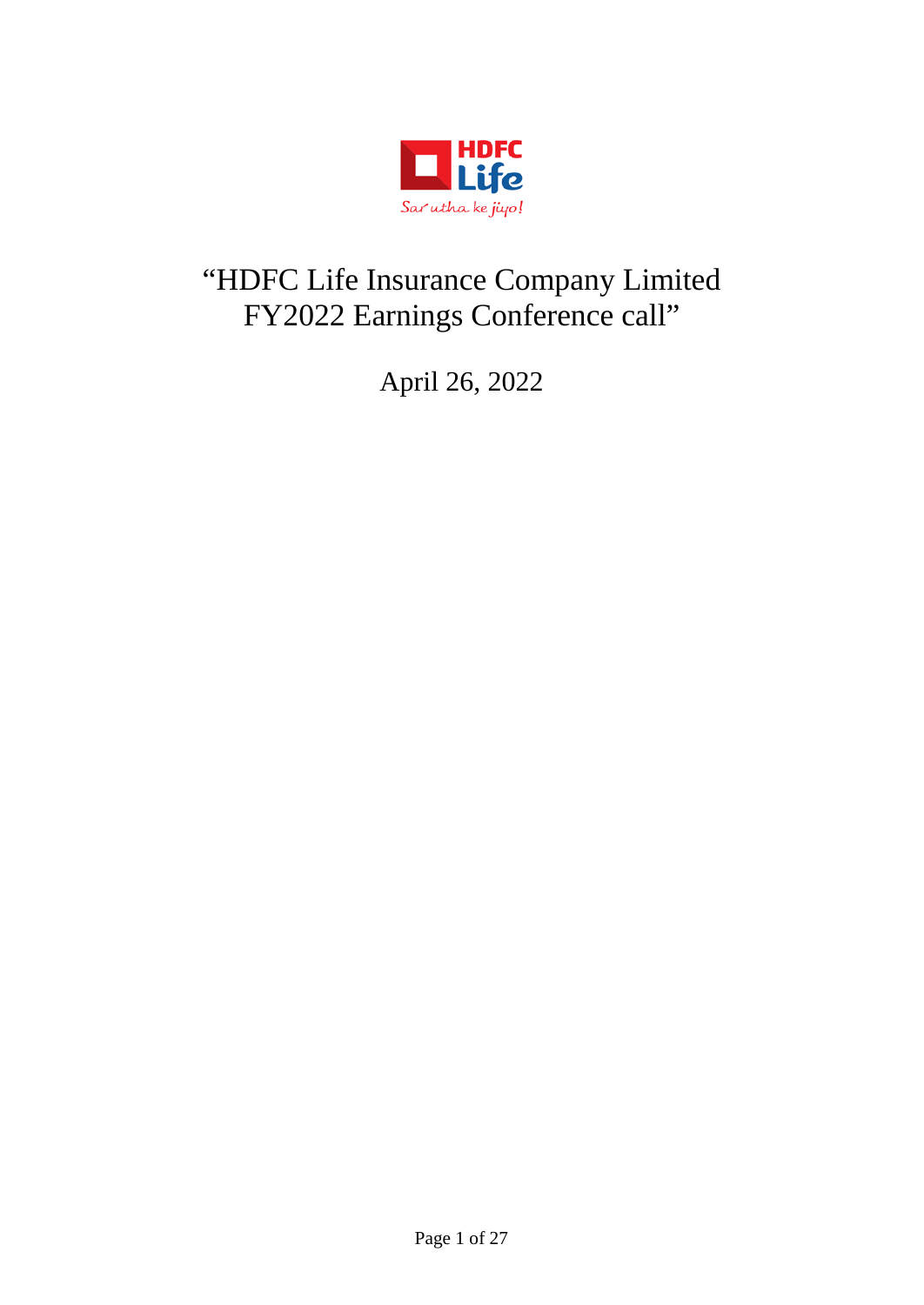

**Moderator:** Ladies and gentlemen, good day and welcome to HDFC Life Insurance Company Limited FY2022 Earnings Conference call. As a reminder, all participant lines will be in the listen-only mode and there will be an opportunity for you to ask questions after the presentation concludes. Should you need assistance during the conference call, please signal an operator by pressing "\*" then "0" on your touchtone phone. Please note that this conference is being recorded. I now hand the conference over to Ms. Vibha Padalkar, MD and CEO, HDFC Life. Thank you and over to Madam!

**Vibha Padalkar:** Thank you, Faizan. Good afternoon everyone. Thank you for joining us for the discussion on our results for year ended March 31, 2022. Our results including the investor presentation, press release and regulatory disclosures are already available on our website as well as that of the Stock Exchanges. I have with me Suresh Badami, Executive Director; Niraj Shah, CFO; Srinivasan Parthasarathy, Chief Actuary; Eshwari Murugan, our Appointed Actuary and Kunal Jain, from Investor Relations.

> As you know, we listed our company in FY2018 and we thought it would be good for us to share our performance over the past four years. We are proud to share that we have atleast doubled our new business premium, renewal premium, protection APE, assets under the management, value of new business and embedded value. Further details can be found on slide #5 of our investor presentation. I will take you through the key highlights of our FY2022 results and will be happy to take questions post that.

> We clocked a growth of 16% in individual WRP in FY22 with a market share of 14.8% and 9.3% in the private and overall sector respectively. Despite very trying times during the 2 year pandemic, our 2 year CAGR of 17% was almost 2 times industry growth of 9%. Demand remained robust across most channels and segments and hence we continue to be optimistic about the growth prospects for the life insurance sector in the coming years. We are closely tracking the worrisome geo-political situation and its potential impact on inflation and consumption trends. In our view, life-stage products such as annuity and protection are relatively insulated from such external factors. With the severity of covid infections having waned, we have returned to normalised mortality experience. However, we remain watchful and will continue to keep an eye on the emerging situation.

#### **Moving onto our business update**

We continued to maintain a balanced and profitable product mix, with non-par savings at 33%, participating products at 30%, ULIPs at 26%, individual protection at 6% and annuity at 5%, based on individual APE. Almost a fifth of our non-par savings business in received premium terms, post the launch of Sanchay FMP in the second half of the year, consisted of single-pay products, which are relatively simpler to hedge. This gives us the ability to allow for a higher proportion of non-par savings in our business.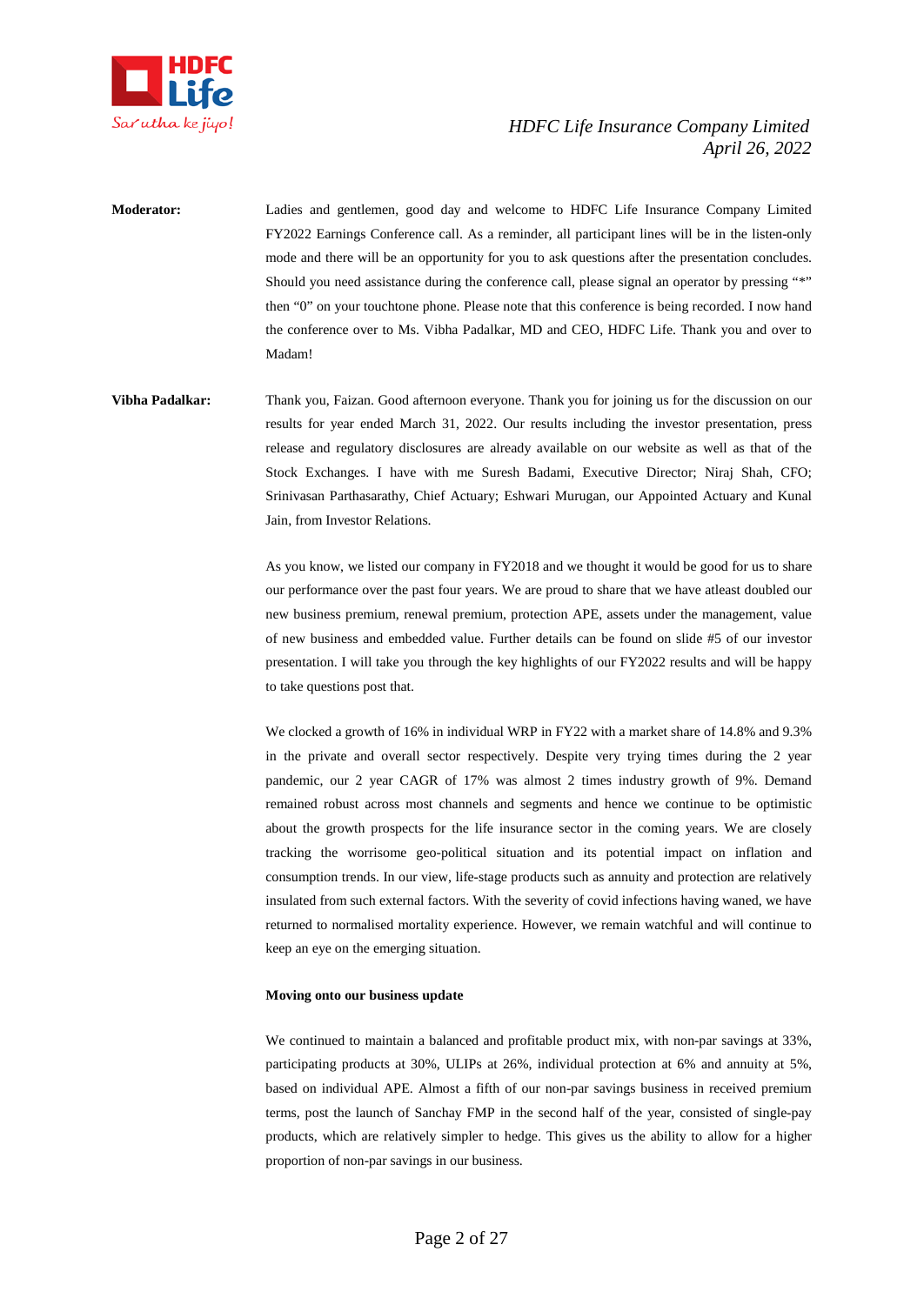

Overall protection grew by 24% in terms of APE and 47% in terms of new business premium. This was largely led by a 55% growth in credit life new business premium, on the back of higher disbursements. On the individual side, demand continues to be healthy in terms of number of applications logged in. However, proportion of policies actually issued still remains a constraining factor at our end on account of tighter sourcing guidelines, lack of a centralised medical database and underwriting challenges in tier 2/3 locations. With a combination of data analytics, insights into customer profiles and calibrated risk retention, we expect to be able to grow individual protection in FY23. Some of the initiatives taken by us in this space include development of an in-house automated underwriting engine, platform for scheduling medicals in real time, facilitating video medicals and integrating technology to measure heart rate, BMI and other vitals using video input from the customer's mobile.

On the retirement side, our annuity business recorded 24% growth vis-à-vis industry growth of 3%. Annuities now contribute over a fifth of our new business premiums. We have been able to almost double our business in the last 3 years.

We believe that protection and retirement solutions are multi-decade opportunities and will continue to grow faster than other segments.

We covered 54 million lives in FY22, registering an increase of 36% over FY21. We settled closed to 3.9 lakh claims during FY22. Gross and net claims were at Rs 5,804 crore and Rs 4,328 crore respectively for FY22. The reserves created during the year have been more than adequate to address increased mortality on account of Covid. As on 31st March 2022, we carry reserves of Rs 55 crore into FY23 as a prudent measure towards Covid.

#### **Moving on to key operating and financial metrics**

Our renewal premiums recorded a steady growth of 18% with our 13th month persistency ending at 92%, up from 90% in the previous year and our 61st month persistency ending at 58%, up from 53% in the previous year. Further, 13th and 61st month persistency for limited and regular pay policies, was at 87% and 54% respectively, up from 85% and 49% in the previous year.

New business margin for FY22 was 27.4%, vs 26.1% for FY21. On the back of our robust growth and margin expansion, we delivered a value of new business for FY22 of Rs 2,675 crore, 22% higher than FY21. Our VNB has grown at a 24% CAGR over the past 5 years and has almost tripled in the last 5 years. Our Embedded Value as on March 31, 2022 was Rs. 30,048 cr. We have been able to almost double our EV in last 4 years. Operating return on EV, after factoring excess mortality reserve or EMR created during FY22, was at 16.6%. Excluding EMR, operating return on EV would have been 19.0% as against 18.5% for FY21.

Profit after Tax (PAT) for FY22 was Rs 1,208 crore, a decline of 11% vs FY21 due to higher mortality reserve created during the year. Post wave 2, our PAT in Q3 and Q4 improved steadily, with PAT for Q4 registering a 12% YoY growth. The Board has recommended a dividend of Rs.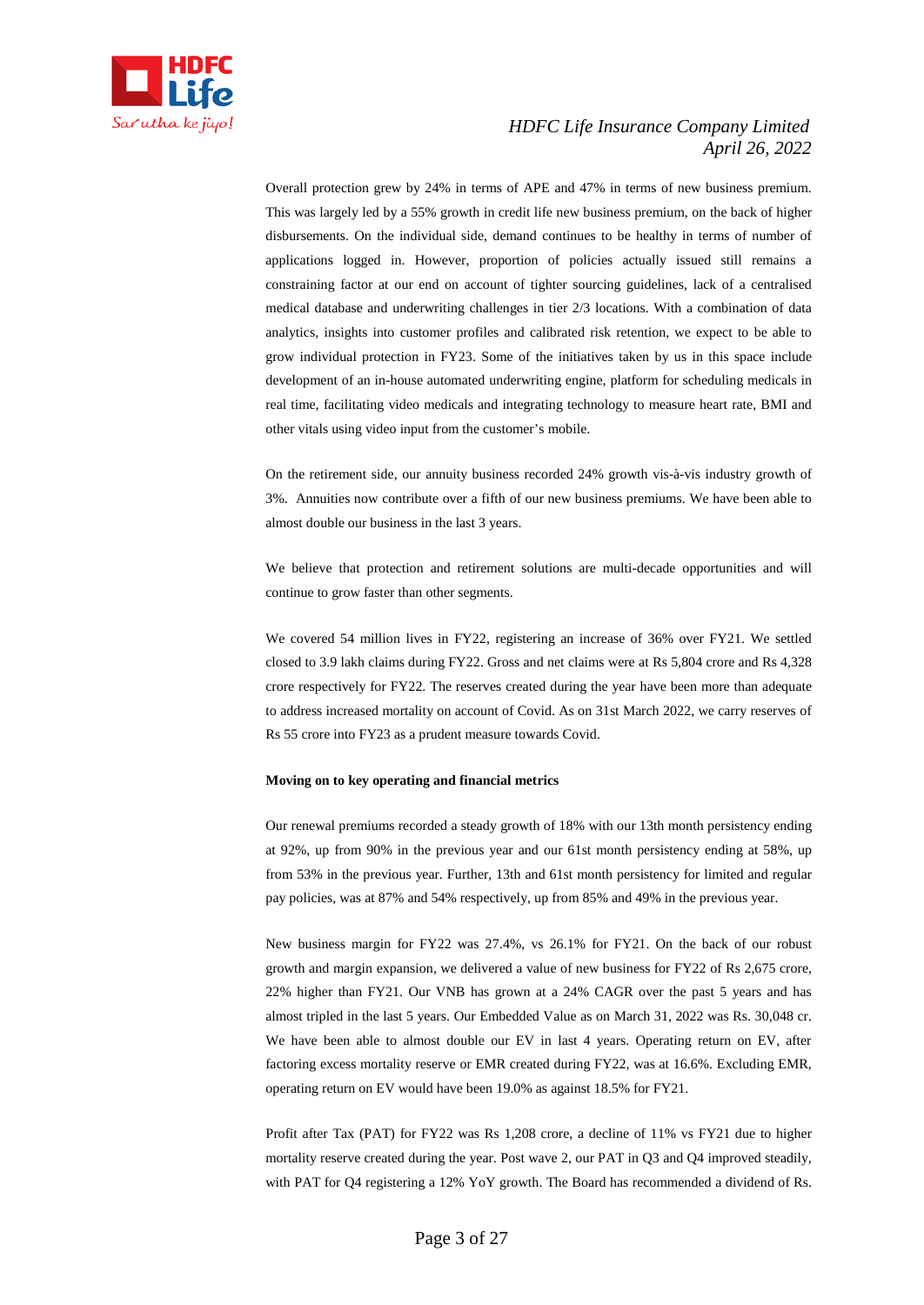

1.70 per share, translating to a payout of ~30% of our PAT, in line with our dividend payout ratio of FY21 and earlier.

Solvency as on March 31, 2022, stood at 176%, post the cash payout of Rs. 726 cr. to Exide Industries, as part-consideration for the acquisition of Exide Life. Excluding impact of this cash payout, solvency ratio would have been 189%. Our board has approved a sub-debt raise of Rs. 350 cr. which should increase solvency by around 600 bps. In order to further strengthen solvency to fuel growth, we will continue evaluating raising capital through a mix of equity and debt.

#### **Next on channel performance:**

All channels continued to perform well, with bancassurance growing by 13% this year and 21% based on 2 year CAGR. Proprietary distribution, which includes our agency, direct and online channels, grew by 18% this year and 11% based on 2 year CAGR, based on individual APE. Over the last 5 years our share of proprietary distribution increased to 33% from 23%.

Our agency channel grew by 26%. The channel added more than 40,000 agents in FY22, which is the second highest amongst private players. Our Agency Life initiative, aimed at capability development continues to see healthy participation. Moreover, we are focused on building a women Financial Consultant model which we believe would give us higher activation, retention and productivity.

#### **Moving on to product, innovation and sustainability:**

We continued with our efforts to stay relevant to customers' needs, offer new propositions and provide a seamless and pleasant customer experience. During the year we launched non-par savings plan Sanchay FMP, which now contributes more than 15% of our non-par savings mix. We also rolled out our retiral product, Systematic Retirement Plan, which is a regular pay deferred annuity. Further, we introduced a bundled solution, QuickProtect which combines our Click2Protect protection plan and riders to offer cover against the 3Ds - death, disease and disability.

On the ESG front, we have signed up for the UN-supported Principles for Responsible Investment (PRI), joining a network of more than 4,800 organisations around the world that have publicly demonstrated their commitment to responsible investment.

#### **Now an update on our subsidiaries:**

Our pension subsidiary, HDFC Pension, ended FY22 with an AUM of Rs 28,414 crore, an uptick of 73% vs previous year. Additionally as per National Pension Scheme fund performance report published in March 2022, we continued to rank #1 in terms of fund performance across categories. As on 31st March 2022, HDFC Pension had a market share of 37%, retaining its #1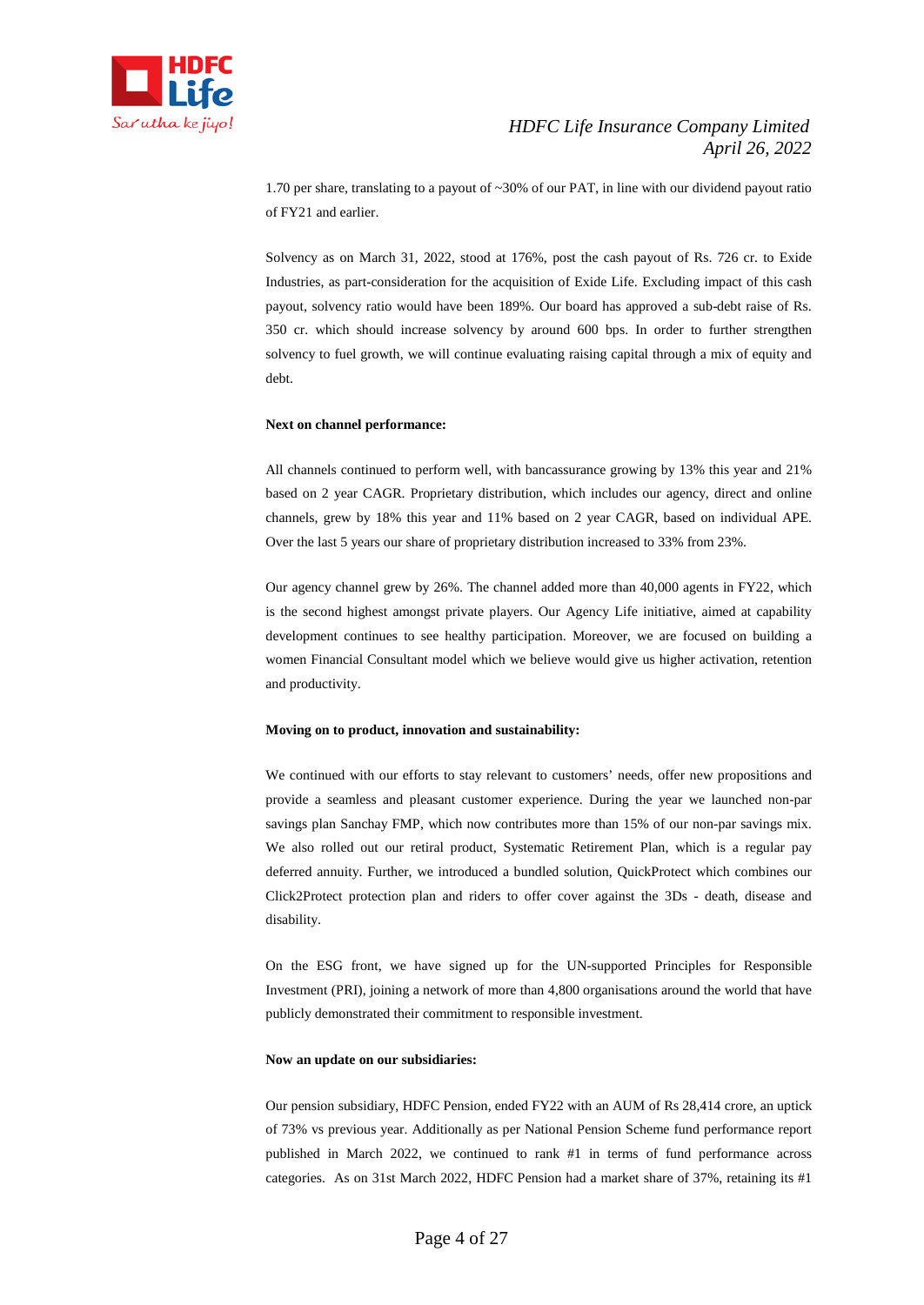

position as private Pension Fund Manager (PFM) in terms of NPS AUM. NPS continues to contribute significantly to our annuity business.

Our wholly owned subsidiary, HDFC International Life and Re generated Gross Written Premiums (GWP) of USD 15.64 million, registering 18% y-o-y growth.

Our subsidiary, Exide Life recorded a healthy growth of 22% based on individual WRP in FY22, well-above the overall industry growth of 16%. Its Embedded value as on March 31, 2022, was Rs 2,910 cr.

The merger process has been initiated with NCLT and is expected to be completed in the second half of this financial year. We continue to make progress in being able to seamlessly integrate both the businesses, post regulatory approval. We are confident about continued margin expansion on standalone basis at HDFC Life and Exide Life and aspire to be margin neutral on consolidated basis in FY23. However, we will prioritise value preservation and investment in expanding the franchise.

On the regulatory front, our new IRDAI Chairman, Shri Debashish Panda unveiled his vision of Independent India being an Insured India as we celebrate Azadi Ka Amrit Mahotsav on our 75 years of independence. He mentioned a) Revamping regulatory framework to align with international benchmarks b) Outcomes & Tech based Supervision c) Simplifying regulatory processes d) Moving towards Product Certification by Insurers as per principles laid down by IRDAI and e) Supportive of tech led initiatives. These initiatives would help provide impetus to ease of doing business. Further, the Chairman has laid out a roadmap on how insurers would help drive the above, with 8 thematic groups already having been constituted and having kick-started work. With these path breaking initiatives, we are very optimistic of the prospects for our sector.

#### **To conclude:**

Our objective remains to bring more individuals under the financial safety net by offering multiple innovative solutions, increasing customer connect and continuing to expand our offline and online distribution.

The detailed disclosure on our results is available in our investor presentation. Wishing everyone success as we embark on a new financial year. We are happy to take questions now.

**Moderator:** Thank you very much. We will now begin the question and answer session. The first question is from the line of Suresh Ganapathy from Macquarie. Please go ahead.

**Suresh Ganapathy:** Hi Vibha, congratulations on your good four years performance. Just three quick questions. One is on the 80 basis point change in operating assumptions impacting margins, what exactly is that?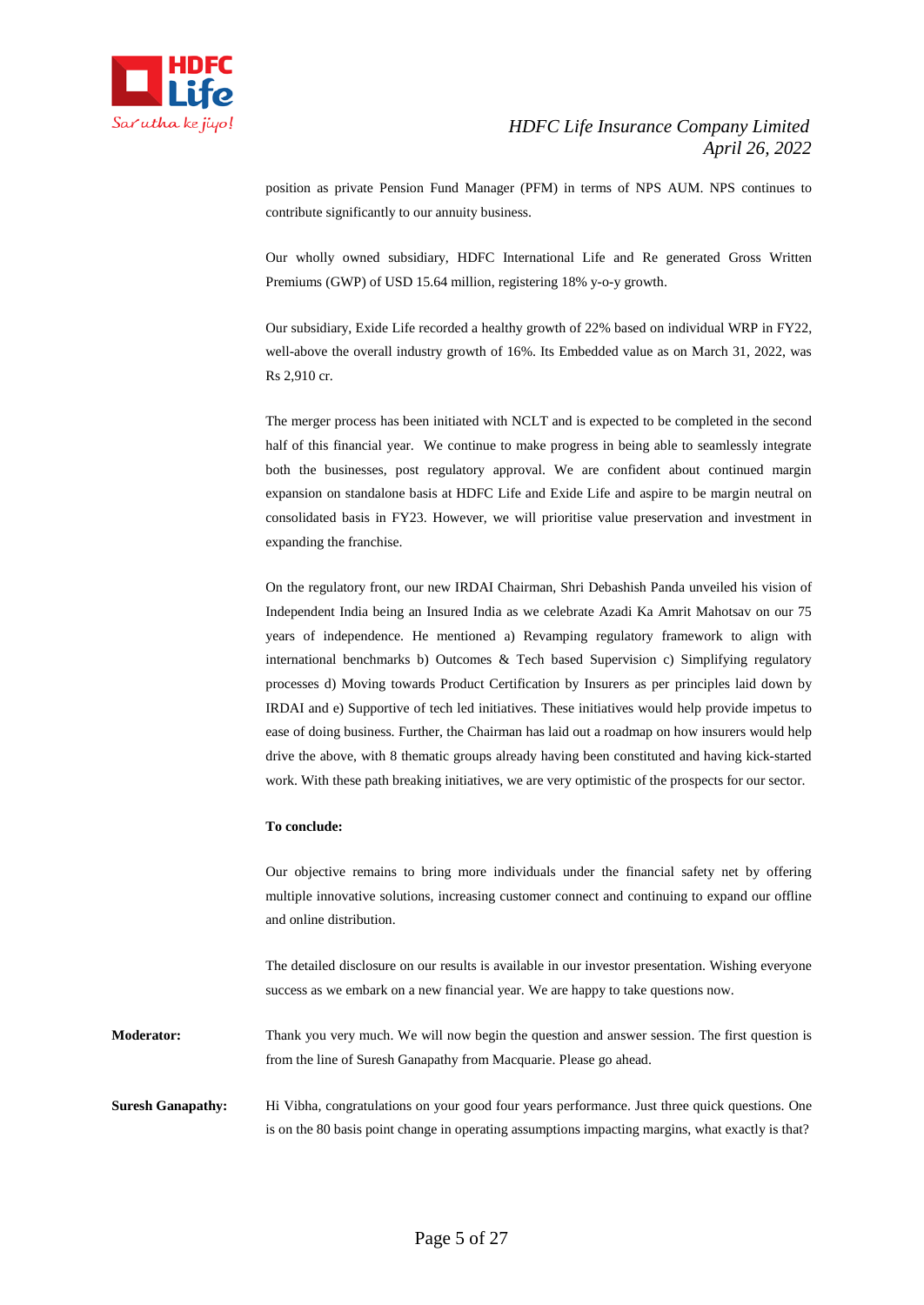

**Niraj Shah:** Suresh, this is basically the mortality assumptions at the beginning of the period given what we see in the portfolio, so that is something that was put through at the beginning of the period itself and that is getting reflected both in the embedded value walk as well as in our VNB walk in the investor deck.

**Suresh Ganapathy:** Sorry the mortality assumptions you are saying right?

**Niraj Shah:** Correct.

**Suresh Ganapathy:** Now this is a recurring feature because I do not know? This can again recur next year? Are you confident that this is done and dusted or do you feel like this can evolve?

- **Niraj Shah:** Suresh, the good thing is that it is done upfront and it is not something that is left for later. As you see that mortality experience evolves, this is something that we would continue to put through in our embedded value to take whatever charge that we need to take, but it is something that is not expected to be a routine element. As you know, the protection journey is fairly recent in India right, over the last few years. We have now slowly started expanding from the top 10 cities and from the salaried segment into tier 2, tier 3 and to beyond the salaried into selfemployed and professionals. So as that happens the mortality experience will evolve and that is something that will change mortality experience as you go forward and that will get reflected in new pricing as well.
- **Suresh Ganapathy:** Two general questions Vibha, one is the merger with HDFC Limited and Bank, the merger. How does it change the equation? In the sense that you see more opportunities on anything which you are not doing earlier you can do it more or any challenges that is the first generic question. The second question is how do you see LIC's IPO changing the equation, in the sense, have you seen them on the ground getting more aggressive on the non par segment. Are they launching new products? How the competitive environment will change, you know any perspective on that would be great.
- **Viba Padalkar:** Yes, very valid. On the first one, while HDFC Bank was always part of the group, now with this merger going through, we will become a subsidiary of HDFC Bank or at least eventually post regulatory approval. So, there will be a direct alignment. That is number one. Number two is cross sell opportunities. I think every major business group is looking at cross sell opportunities in a very structured manner. Probably, the focus has not been there so far, because there was enough that was happening in our respective individual companies. So that is number two. And with the use of digital and data protection, we will see as to someone who is anyway well disposed towards buying from HDFC group of companies, such that whatever you need in terms of one stop shop, you can get it from here, so more of that will happen.

**Suresh Ganapathy:** Was HDFC Limited selling credit protect policies of life in a big way?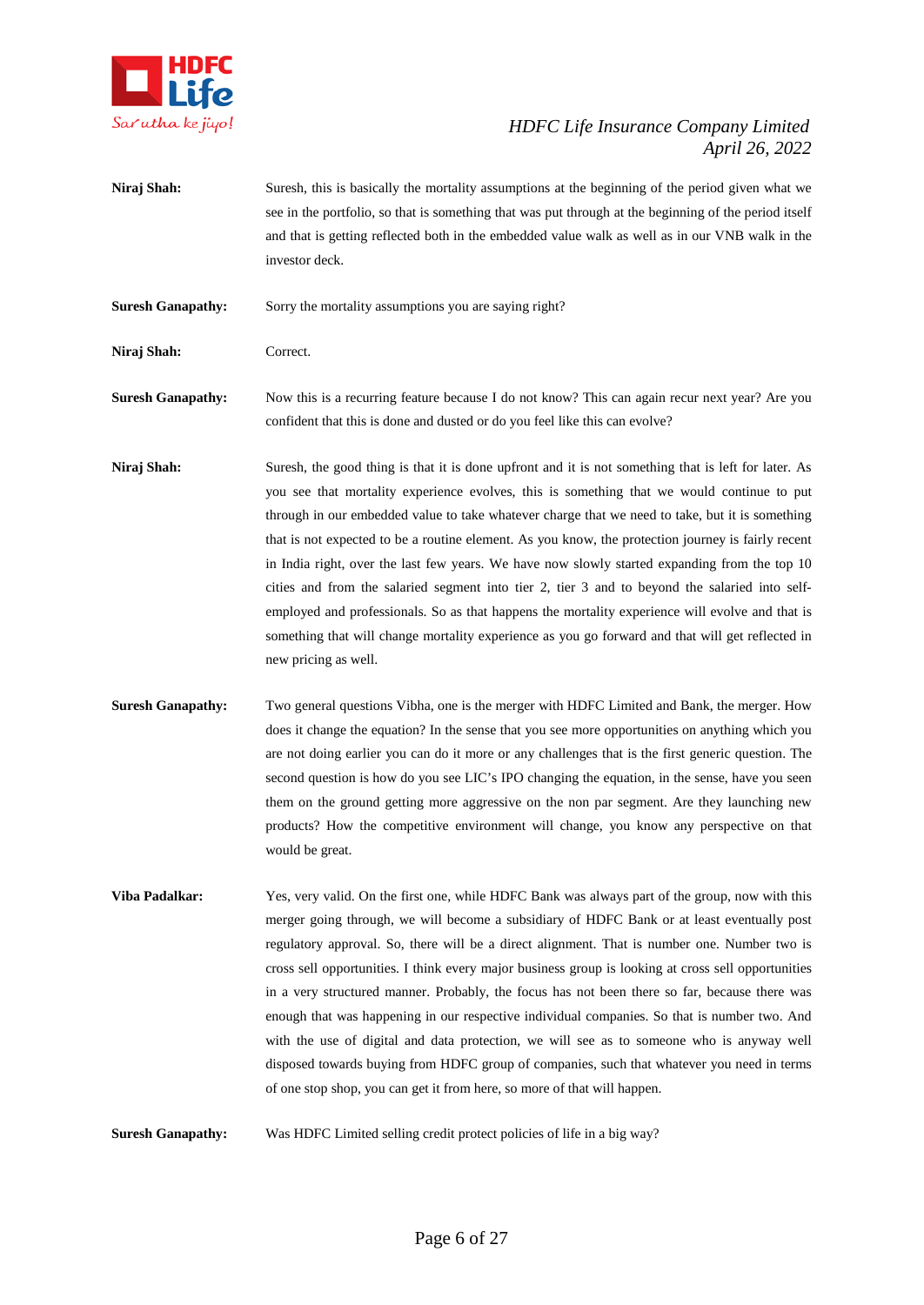

**Viba Padalkar:** Yes they were. Yes, they were selling it. But we would not probably have a lot of up-sell or cross-sell to them in terms of other products. So there would be a loan taken, there would be a coverage of the loan and then loan is repaid, cover is closed. So, these are all affording customers and we are known as product innovators. So for us to keep going back to say have you thought of this. For example, deferred annuity was not known maybe four years ago; or non par, we were the ones to launch non par the way it is understood as a category today. And we will continue with more so that kind of up-sell, cross-sell more of that can happen. Also, product innovation in terms of solutioning, whether it is a combination with HDFC Ergo and us, not that we were not doing it, but a lot more can happen with again alignment all of it sitting under HDFC Bank. So, this is just the beginning Suresh. We are of course brainstorming with CEOs of respective companies that is already more than started happening so I think certainly the intention is very clear that how do we leverage the power of the group to be able to give solutions to the customer. Of course, it will be done respectfully, in terms of how the customer is looking to be serviced, but there is still a lot that can be done within that arena, so that is on the first question. If I can move to the second question. Suresh, can I do that?

#### **Suresh:** Yeah, yeah please.

- **Viba Padalkar:** On LIC, see the way I see it is that just from the India Inc perspective, the largest financial institution not being listed was probably not really comfortable. It is good that they are listing. It is good that there will be lot more disclosures. Ultimately the shareholders and customers, hopefully there is overlap. That is all a good thing, I think. Yes, there might be some short term turbulence in terms of FII maybe re-positioning, re-allocation and so on. But I do believe that is a short term. Now, from what I read it is Rs 21,000 crores outlay, as against maybe a 2x of that again anecdotally that we read earlier. So, it is not enormous in the scheme of things. But I think overall the positives are certainly there. I think you also talked about growth and so on. For some reason, I think their growth has lagged overall industry private sector growth, but you know they are akin to a large public sector insurer and I am sure there is enough. We should focus on expanding the pie, rather than just trying to cannibalize from one another. They also operate in a slightly different segment. Their ATS, their ticket size is about a fourth of our ticket size, so slightly different segments of operation. But you know it is nevertheless, there is enough when you triangulate that with life insurance penetration, pension as a percentage of GDP and so on, I think there is enough for everyone.
- **Suresh:** Any feedback from your agency force on the ground. I mean from competition standpoint what they are doing or trying to do?
- **Viba Padalkar:** So, Suresh I have a monthly business review of my zones and regions and that is where my daylong meeting starts out with financial consultants that I meet. Until now, in none of my meetings, have they ever cribbed you know, that so and so is happening on the ground. And as you know, this would definitely be on their agenda, if it was really consuming them or it was really topical.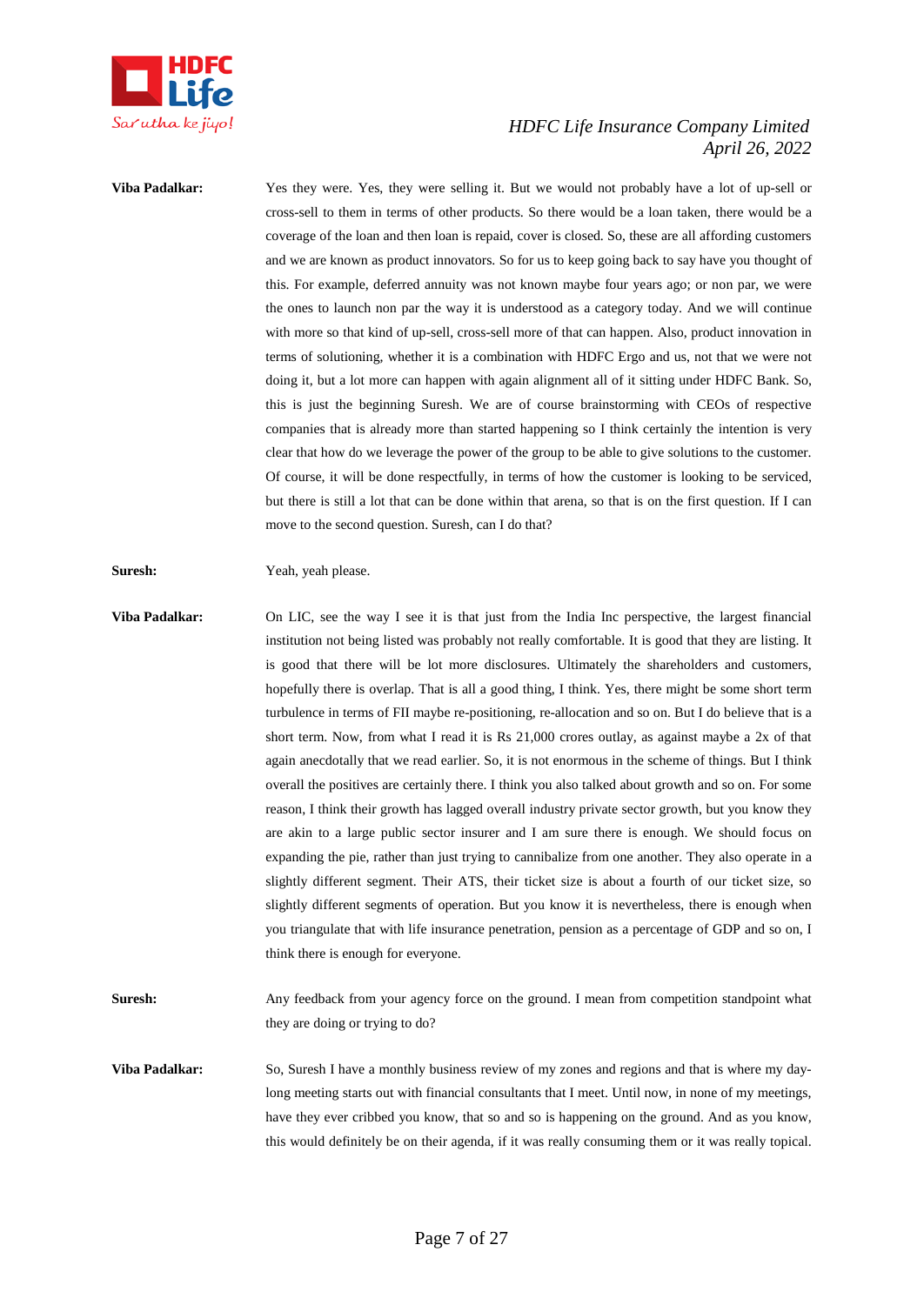

That is not to say, it is not happening. I am sure it is happening in bits and pieces, but it is not consuming their minds on it.

**Suresh:** That is helpful. Thank you Vibha all the best.

**Viba Padalkar:** Sure. Thank you so much.

**Moderator:** Thank you. The next question is from the line of Arav Sangai from VT Capital. Please go ahead.

- **Arav Sangai:** Hi, good evening madam and hope all well at your end. Madam first question is on the growth part. Like if we see the last couple of months and when the bases started getting high and even the base might remain high say for the next couple of months, so the growth for the industry as a whole has moderated and even in a rising interest rate environment and first half macro situation how do you see the narratives changing around some of our saving products or how do people react to like historically when we have approached them for these products like how do you see the growth panning out for the industry because this is a very big concern among investors right now.
- **Viba Padalkar:** I just want to put that concern to perspective, because optically, it looks like growth in Q4 for the sector has waned somewhat. But if you look at the base effect for us, we, for example, grew 40% in Q4 of last year. We were just coming out one wave of pandemic and so on, but if I were to look at on a CAGR basis, if you are looking at the growth of 17% two year CAGR, I do not think that is a bad growth against the pandemic. Yes, industry growth was 9%, but it is not very bad. Also, if you were to look at standalone Q4, the two year CAGR was 23% for us. For the total industry it was 19%. So even for the total industry, very close to 20% kind of two year CAGR, you will agree that is by no means a tepid growth. But yes, optically it looks like that because of high growth on a standalone basis in Q4 of last year, so not really worried. Also, if you triangulate that with GDP say 8 and 8.5%, one can say maybe it is 100 basis points lesser, but I think you will agree that is not unlikely to be 4% GDP growth, so at 7, 8, 8.5% we should grow 2x of that and that has been the trend all these years.

**Arav Sangai:** That is helpful madam. My second question is on expense front. I think one of our other peers, they also mentioned that they will be investing a little much more in this year, to maybe expand their franchise and also, is it a trend. If they are spending extra, will it affect our VNB margins in the order of our acquisition expenses, you know, increasing. Is there any effect on our margins in the next year?

**Viba Padalkar:** So, our margins on a standalone basis, it will continue to trend upwards like we have consistently done over the past several years. Along with Exide Life, as a combined margin what we hope to end is to be flat against our FY2022 margins that will be a good outcome. But on a standalone basis, there will be expansion. So see expenses, unless there is something very unusual like an acquisition that is happening, it will be very much part and parcel of what we are doing.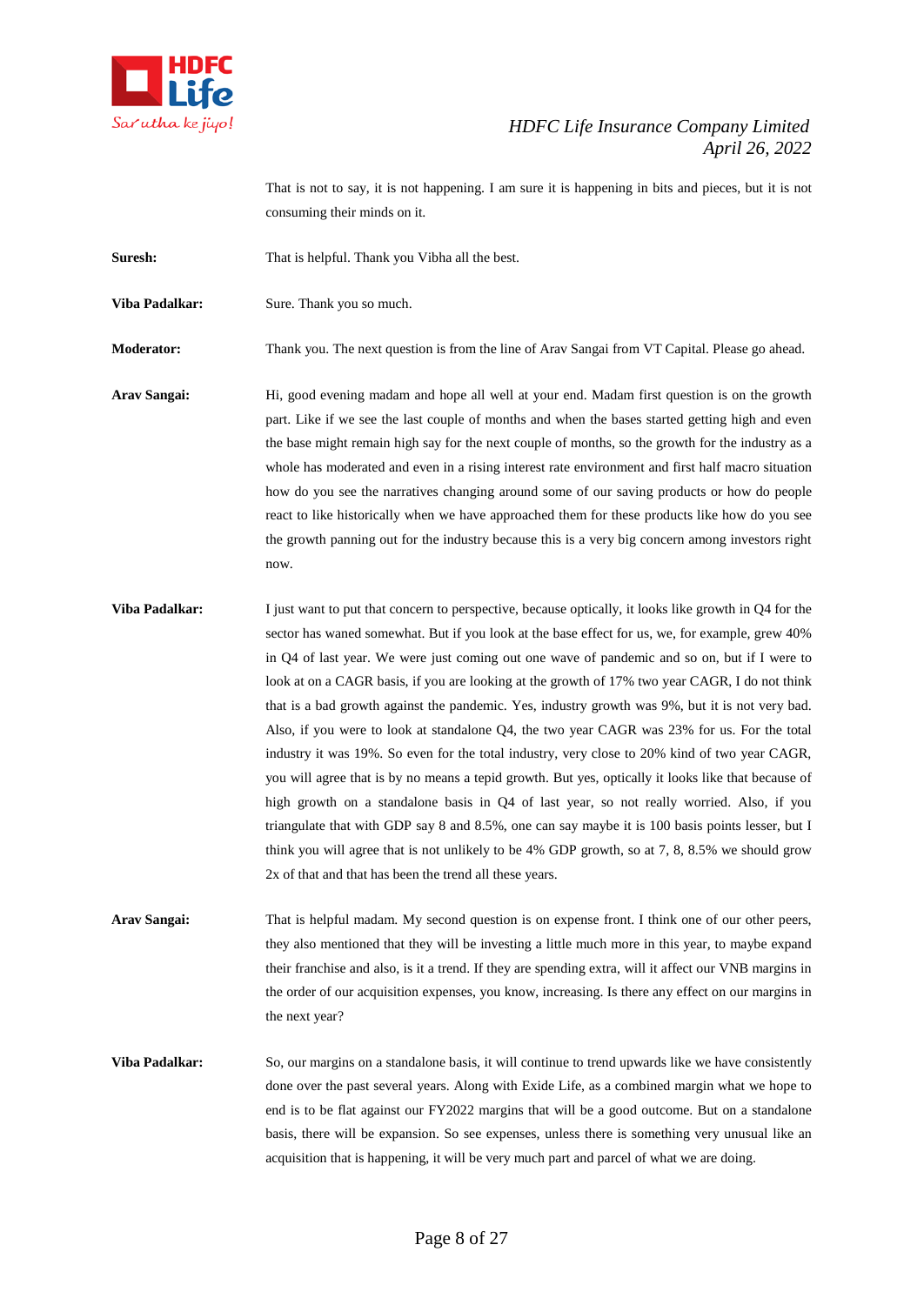

- **Arav Sangai:** Just one last question mam on bookkeeping. Since we increased our retention last quarter will it affect our mortality sensitivity going ahead as the new mix becomes a bigger proportion of our overall mix of our protection product?
- **Viba Padalkar:** I will hand this over to Srini.
- **Srinivasan P:** The mortality retention on the new business should be slightly higher, but the EV sensitivity should not really change materially, because the retention is applicable only for the new business.
- **Arav Sangai:** All right Sir. That is it from my end. All the best for the coming quarters.
- **Moderator**: Thank you. The next question is from the line of Ravi Naredi from Naredi Investments. Please go ahead.
- **Ravi Naredi**: Vibha madam, fantastic results so far, growth is there, my point is, what is the profit from unrealized investment gains as on March 31, 2022?
- **Vibha Padalkar**: This is nothing but the mark to market of our equity and there is also debt component in that, but simply mark to market. So as on March 31, 2022, whatever is the market rates that is what the underlying assets under management that will be a mark to market and in the unit link book for example, there will be a mirror entry. So, if from 100 you go up to say 120, you will have a similar movement in reserves and it will be neutral on profitability in terms of PAT.
- **Ravi Naredi**: Okay, can you tell in merged entity of HDFC and HDFC Bank, how much equity HDFC Bank may hold in HDFC Life?
- **Vibha Padalkar:** Whatever is currently, 47.6%\* that HDFC is holding that is what will go to HDFC bank they hold the same, now they have asked for regulatory approval to take it up to 50%.
- **Ravi Naredi:** After merger, how the working of HDFC bank will enhance our business growth in compared to HDFC at present?
- **Vibha Padalkar:** Like I mentioned to the earlier question, there will be a complete alignment because of us being a subsidiary of HDFC Bank and therefore also paying a lot of attention on how do we give the customer a one-stop shop for all financial services solutions, right from perhaps opening up a small savings account when he or she just starts our job, to subsequently giving a mortgage when you get married or thereabouts in terms of lifestyle, you get your first policy when you are having a kid, health insurance, top-up mortgage and thereafter some fixed deposits, retirement solutions, so everything mutual funds in terms of your surplus that you want to re-invest, all of that. How does one do it in terms of harnessing the power of HDFC Group, a lot more work has commenced on that now.

*\*Erratum: The stake of HDFC Ltd is currently 47.8% as on Mar 31, 2022*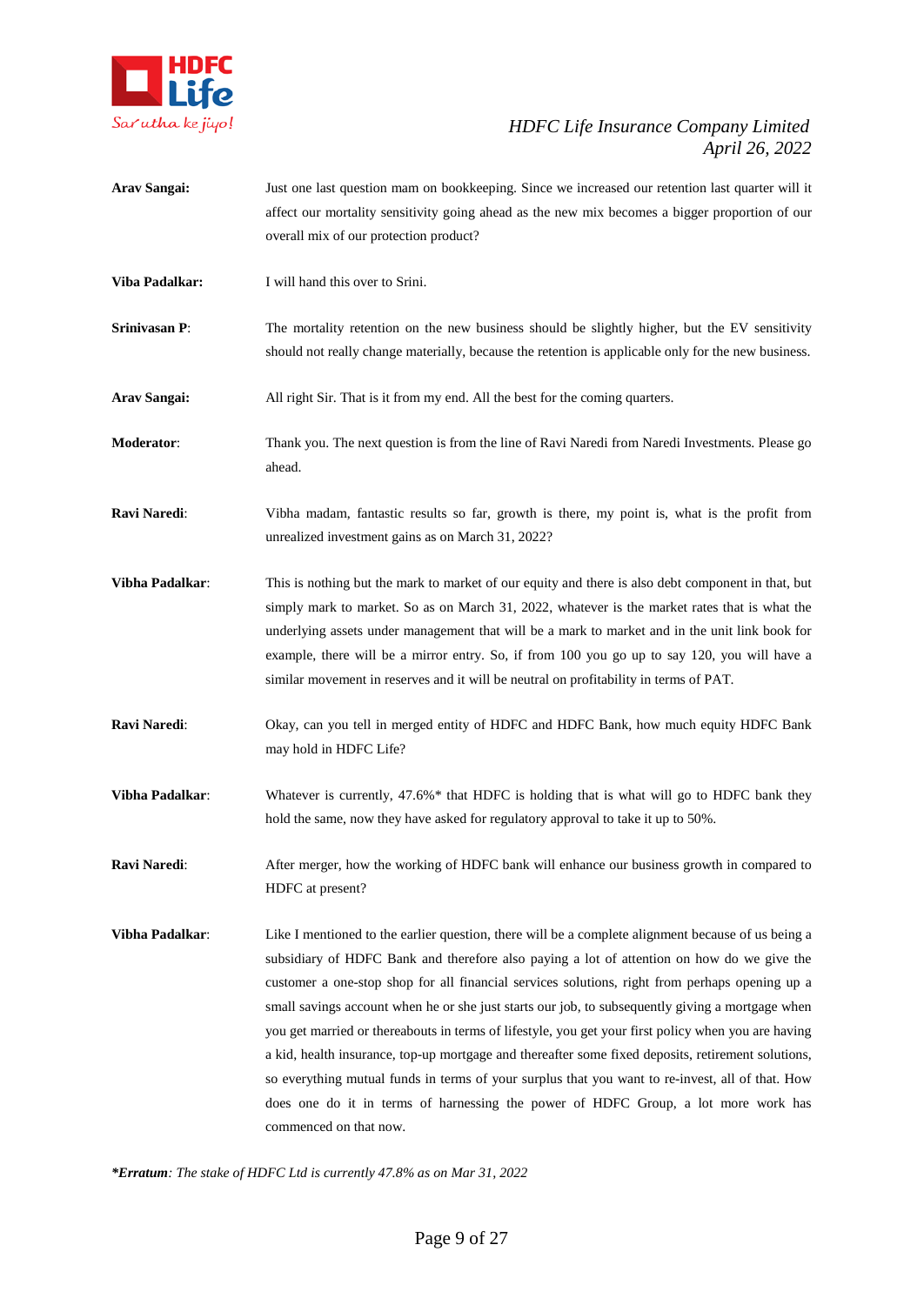

**Ravi Naredi**: Okay and thank you very much and all the best.

**Moderator**: Thank you. The next question is from the line of Deepika Mundra from JP Morgan. Please go ahead.

**Deepika Mundra**: Good evening, Vibha, thanks for taking my questions. Firstly, can you walk us through capital requirements for the business going forward. I mean savings are already at a fairly balanced mix with protection expected to go up like you mentioned and higher retention, how should we view the solvency requirement for next year and at what levels would you be comfortable with the solvency?

**Vibha Padalkar**: I will just start off on this question Deepika, and I will hand over to Niraj and Srini. We started off with our solvency of 190% as of  $31<sup>st</sup>$  of March<sup> $\wedge$ </sup>, there was a cash payout to Exide Life and that impacted 13%, the Rs.726 Crores, we ended at  $176\%$  as of  $31<sup>st</sup>$  of March. Now we will be raising sub-debt, we typically have said that we will hover around 180% in terms of solvency, so I just wanted to set the context and over to Niraj or Srini, you want to add.

**Niraj Shah**: Deepika, I think each of these business segments have their own considerations in terms of capital, and as the existing business continues to become larger and larger, that funds the new business growth. As you are aware, that is the reason why the self-sufficiency in the model is really working that way. As far as protection business is concerned, yes, it will require more capital compared to some of the savings components. But as you are aware, even within savings unit linked products, for example, apart from the solvency capital there is also a fair bit of gap between the cost of acquisition and the product charge. So that is something which consumes a fair bit of capital as well, and over a period of time, as you are aware that we are expecting to move to a risk-based capital approach, and that will release significant capital for the industry. And that is something we need to keep in mind over the next maybe three year period as well. For us, clearly given where we are as a company, and the stand that our promoters have taken, we do not expect capital to be a constraint for growth whichever way we look at it. And on retention, as such it does not really impact so much, because the retention really has gone up from Rs.20 lakh to Rs.40 lakh and that is only for new businesses going forward. A large part of the solvency will really come from the back book, which is still at the retention levels of the past, so that is how we need to look at it and a lot of these things will progress over a period of time and things will evolve. And for us the bottom line really is that when there is an opportunity to grow and create value, we will not let capital be a constraint.

*^Erratum: The solvency of 190% was as of Dec 31, 2021*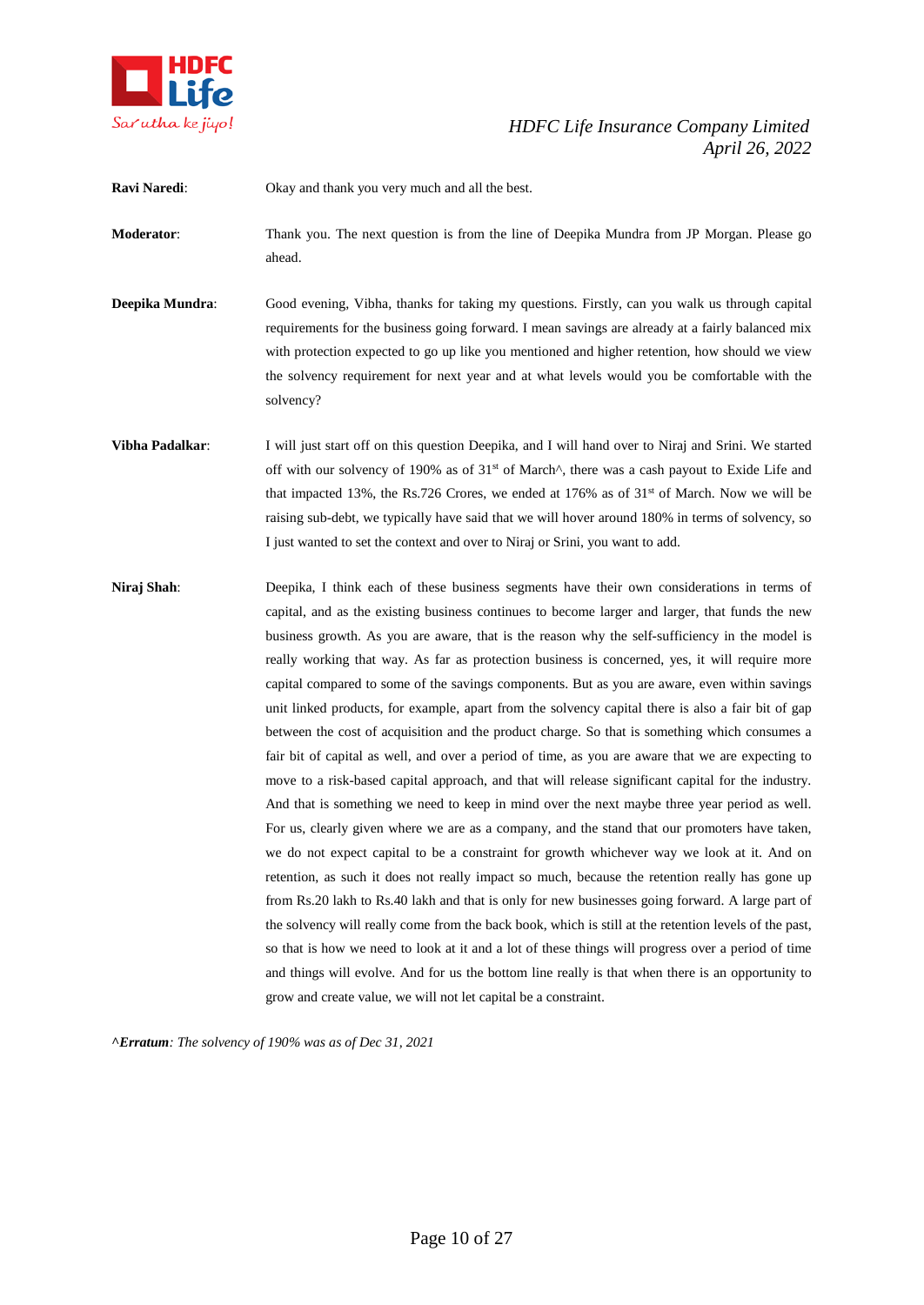

- **Deepika Mundra**: Okay that is very clear. If I may just follow up with one more question. I am not sure if I missed it, but what would be the total back book exposure now to guarantee products in total and again over here do you have a level in mind, in which you are comfortable with?
- **Niraj Shah:** If you were to look at our new business product mix across each of the segments, today non-par is about 33% of our total new business. And the way to kind of look at it would be in terms of what does this really mean either in terms of profitability or in terms of risk or in terms of capital requirements - that is how we look at managing product mix going forward. Of course, it all really depends in terms of how the customer demand is really looking at each of these areas. So, we have launched a product in the last couple of quarters, Sanchay Fixed Maturity Plan. Large part of that product category as we discussed last time as well is coming through in shorter premiums including single premium. The risk management on that is reasonably straightforward as you could expect, and from a hedging perspective also it works fairly well, it helps us actually hedge the business that we have written at the longer end as well. So the capacity to write nonpar is probably only going to increase from here on given the way our business has created a diversification and also the external support that is available through hedging instruments.
- **Deepika Mundra**: Thank you so much.
- **Moderator:** Thank you. The next question is from the line of Swarnabha Mukherjee from B&K Securities. Please go ahead.
- **Swarnabha Mukherjee**: Thank you for the opportunity. Good afternoon. My first question is related to the par products. If you could highlight that the trend why the degrowth has been, is there a conscious effort to manage the product mix or is there some kind of demand softness that you see at the end or some other category might be cannibalizing on this if you could highlight on this?
- **Suresh Badami:** This is Suresh here. Just to add, it is not really that we are trying to push one particular product, like we have mentioned in many other earlier forums. The product mix that we have been looking at is in terms of (i) what is good for the customer, which value proposition we want to take across; (ii) the capability of each of our channels to be able to sell that particular product, across onto whichever segment we were looking at and (iii) the internal drive to make sure that every channel is profitable, as well as make sure that we have a balanced product mix. So, we really cannot look at it in a quarter-on-quarter basis. On an annualized basis, if we really look at it, we have got a very clear balance and very similar to the kind of product mix that we had over last year. Just to kind of share with you, we are looking at last year, there was higher growth in par and that was the base, which had come in. So, our whole objective is to make sure that we balance between what the customer needs, what has been the base and you would find that typically, our two-year CAGR of par has been fairly good if you were to look at it, it is almost 44%. Coming out with innovative products, it also depends on what new products have been launched especially at that time, the new product of Sanchay Par had got launched. We had kind of ensured that everybody on the field, whether it was the SPs of our partner banks, whether it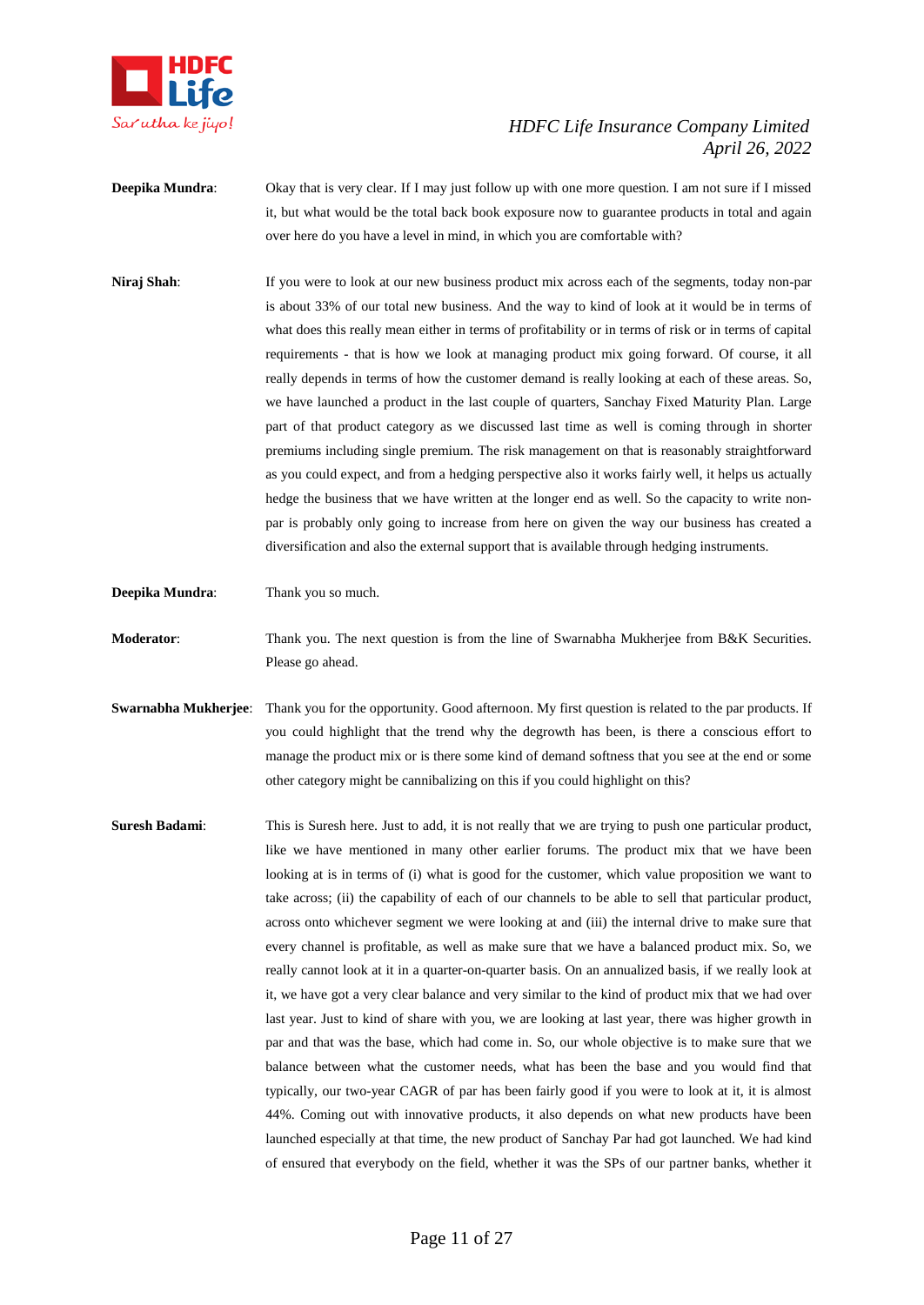

was the FCs, or whether it was our own direct employees had a much greater focus and attention to launch something in the market, and that led to a huge growth. These things tend to normalize over a period of time and now we are focusing for instance on Sanchay FMP, we are focusing on some of those new products, so I would not read too much to say par has come down I think our market share has grown on par, we have managed to maintain our overall product wise market share on par and we will continue to do that. For instance, there was a time we slowed down on term in terms of taking a calibrated approach, but now that we believe things are normalizing, you will find us coming back in terms of term growth.

- **Swarnabha Mukherjee**: Okay, that is helpful Sir. Then in terms of the margin guidance that was mentioned, it will sequentially improve, are we looking at individual protection as an incremental lever for margin improvement because higher VNB margin kind of products now have quite a sizable base so if we look at the non-par savings or the credit protect book, they have grown quite well over the last couple of years and the base is quite high. So the incremental VNB growth and VNB margin, where do you expect it to come from?
- **Vibha Padalkar**: Couple of things here; one is growth itself, because as we continue to do well on growth like we have done, our costs are not going to increase in the same proportion, so that becomes an additive point in terms of margin. Second is on non-par itself. In the past, we have said that about one third will be around non-par. Now we are getting more nuanced, it is also there in our presentation wherein the new non-par product, the Sanchay FMP has a shorter tenure and so we are seeing that in a different light than some of the other longer tenure non-par and so there is no constraint in how much we are going to sell that it is as much as we are able to sell it. That also will and should lead to margin expansion. Credit protect also is continuing to do well and hopefully all our partners will continue to do well, and we will piggyback on that growth and continuing to give relevant products there. It is a combination of all of these things wherein we will see that increase. Finally to your point on retail protection, for the past couple of years, for various reasons, especially pandemic, reinsurers, repricing all of that we meant that we have remained more or less flat, some quarters we have grown well, but largely we have remained flat. We are targeting at least a comfortable double-digit growth in retail protection and we are reasonably optimistic of being able to get there, so that also will add to accretion in margins, so all of this will contribute to it.
- **Swarnabha Mukherjee**: If I understood you correctly, on the non-par bit, what you mentioned that you actually now intend to sell slightly higher tenure product for incremental margin, is that a correct understanding?
- **Vibha Padalkar**: On the other hand, lower premium tenure so that hedging becomes easier either single premium or limited premium.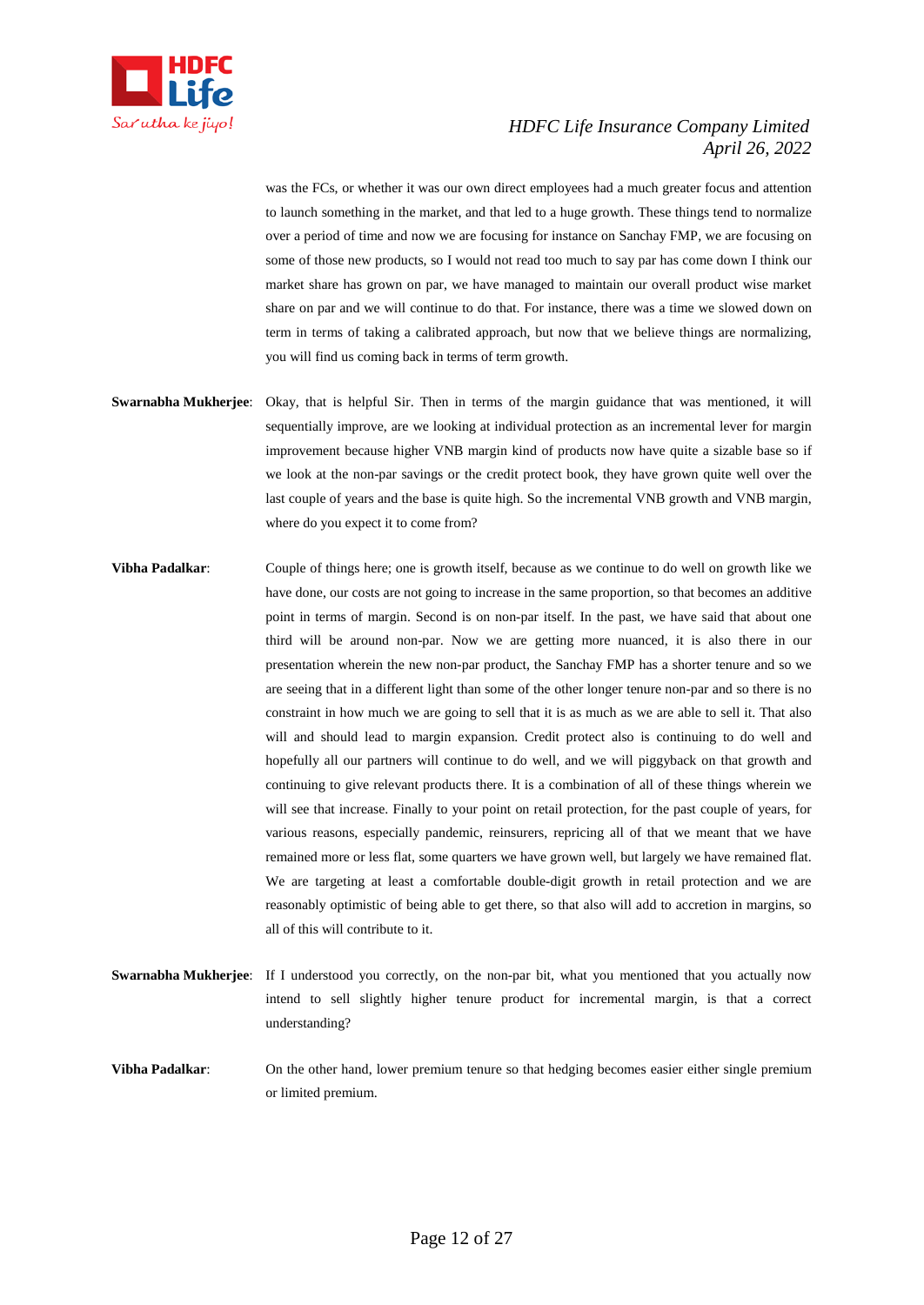

- **Swarnabha Mukherjee**: That is very helpful, so one quick bookkeeping question if I may ask, so if you could give the breakup of the operating variance that is there in the EV walk of around Rs.150 Crores and the reason for the negative economic variance?
- **Niraj Shah**: The operating variance is broadly two-thirds, it will be positive persistency variance and about one-third it is expense variance positive, so that is broadly the breakup of the operating variances. Economic variance has largely two things. Over the years, things have moved in different directions, but overall, from the equity perspective, it has been positive. And largely on the interest rate side, because of the higher increase at the shorter end, the longer end has resulted in a negative variance. So, that in balance as such for the year, it has been fairly flat. The two have in some sense cancelled out each other. So, different quarters behaved differently, but for the year broadly this is really the summary.

**Swarnabha Mukherjee**: Got it. That is very helpful. Thank you so much that is all from my side.

**Moderator**: Thank you. The next question is from the line of Jayant Kharote from Credit Suisse. Please go ahead.

- **Jayant Kharote:** Thank you for the opportunity. I wanted to understand about the guaranteed longer-term products, there were some news articles about regulator not being comfortable with some of these products. I think there is an element of bond forwards in them, so what would be your view and basis that what would be the mix for our hedging and how much would FRAs be contributing to the overall guaranteed hedging pool?
- **Niraj Shah**: First of all, we did look at that article and we have in fact interacted with all the counterparties that we are working with. We believe that it is really unfounded in terms of what the facts really are. Because, if you recollect RBI allowed the structure of FRAs towards the end of 2019 after getting a lot of comfort around the structure and what it really means, both in terms of risk as well as in terms of what it means for the counterparties, which is basically the banks and after that the approval was given for this structure. We do not believe, there has been any change in that regard. In fact, there is a thought of further liberalization on that front. So we do not believe there is any issue at hand as far as that is concerned. Having said that, from our perspective, as you know that we have started writing non-par products prior to RBI allowing us to do forward rate agreements, and we had this internal hedging capacity, which continues to date, given the way our CP book has grown. And added to that, there are other instruments as well and also the new products that we have launched actually help us do this cross hedge internally itself. So, our dependence on FRA is probably a lot lower than maybe overall at an industry level, and we manage dynamically in terms of which hedging instrument is going to be more effective from multiple fronts at the backend at regular intervals, so it is an effective instrument. As we go forward, we believe that with a very forward-thinking regulator, we may in fact get the ability to actually borrow directly from the market as well and that would further expand the way in which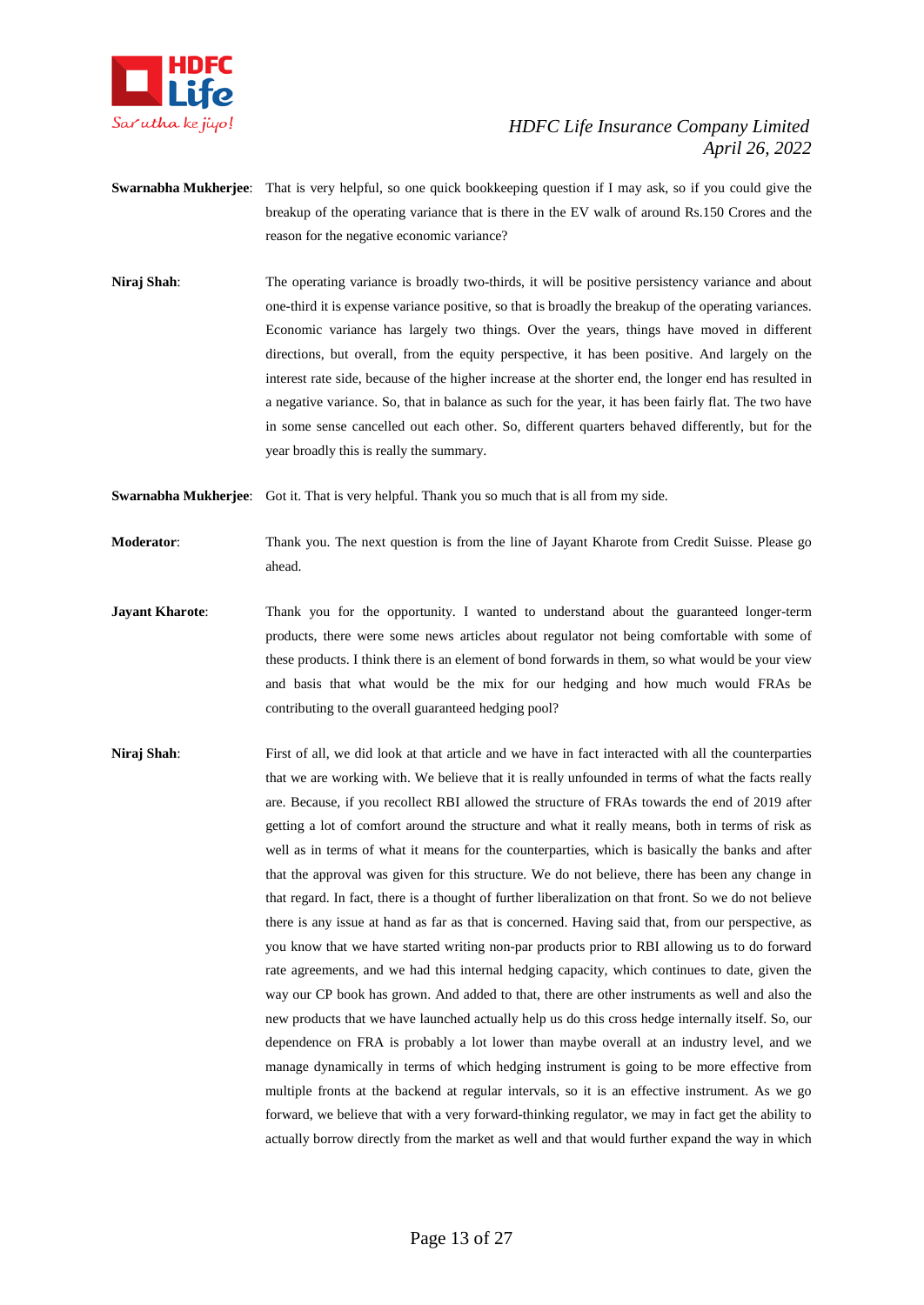

this business can be written. So, nothing really of any concern as far as the ability to hedge or in terms of instruments that may be available and options that may be available going forward.

**Jayant Kharote:** As we speak, it's BAU with banks on FRAs?

**Niraj Shah**: Yes, absolutely.

- **Jayant Kharote:** Okay and secondly a couple of quarters back, Mr. Parthasarathy has spoken about the longevity assumptions on the protection side and he mentioned it has come down from around 92 to around 85, 87 if I am not wrong. If you can update us, where is that number right now and directionally where should it stabilize?
- **Srinivasan P:** These numbers actually are fairly stable, it does not change quarter-on-quarter. So I think whatever numbers that I talked about was based on a report published by the Institute of Actuaries. It gets updated probably once in three years, four years, so there is no any more recent update than what I spoke a couple of quarters ago with you.
- **Jayant Kharote:** Those numbers for us, I think you spoke about the industry level. So, for us i.e. HDFC Life, this number would be similar?
- **Srinivasan P:** Yes, it is very ballpark.
- **Jayant Kharote:** Thank you very much.
- **Moderator**: Thank you. The next question is from the line of Hitesh Gulati from Haitong Securities. Please go ahead.
- **Hitesh Gulati:** Thank you for giving me the opportunity. I just had a question on economic variance, I just wanted to understand in the last call you mentioned that unwind above or below 8.5%, we will be showing it through investment variance. Is that one of the reasons, that the economic variance is so low just negative Rs.50 Crores despite rise in yields?
- **Niraj Shah:** Hitesh, couple of things right, the equity movements have cancelled out the slope change on account of the interest rate. And also yes, we cannot completely take credit for taking unwind rate at very close to where we are at the end of the year. But there is a fair bit of thought that goes into what is likely to happen which goes in through the unwind rate that is determined at the beginning of the year. It so happens that the economic variance is basically almost zero because the two movements are actually cancelled out each other, so both of these things are I guess in a way playing a role, the equity and the debt changes kind of cancelling out each other and the expected rate being fairly close to what we actually realized.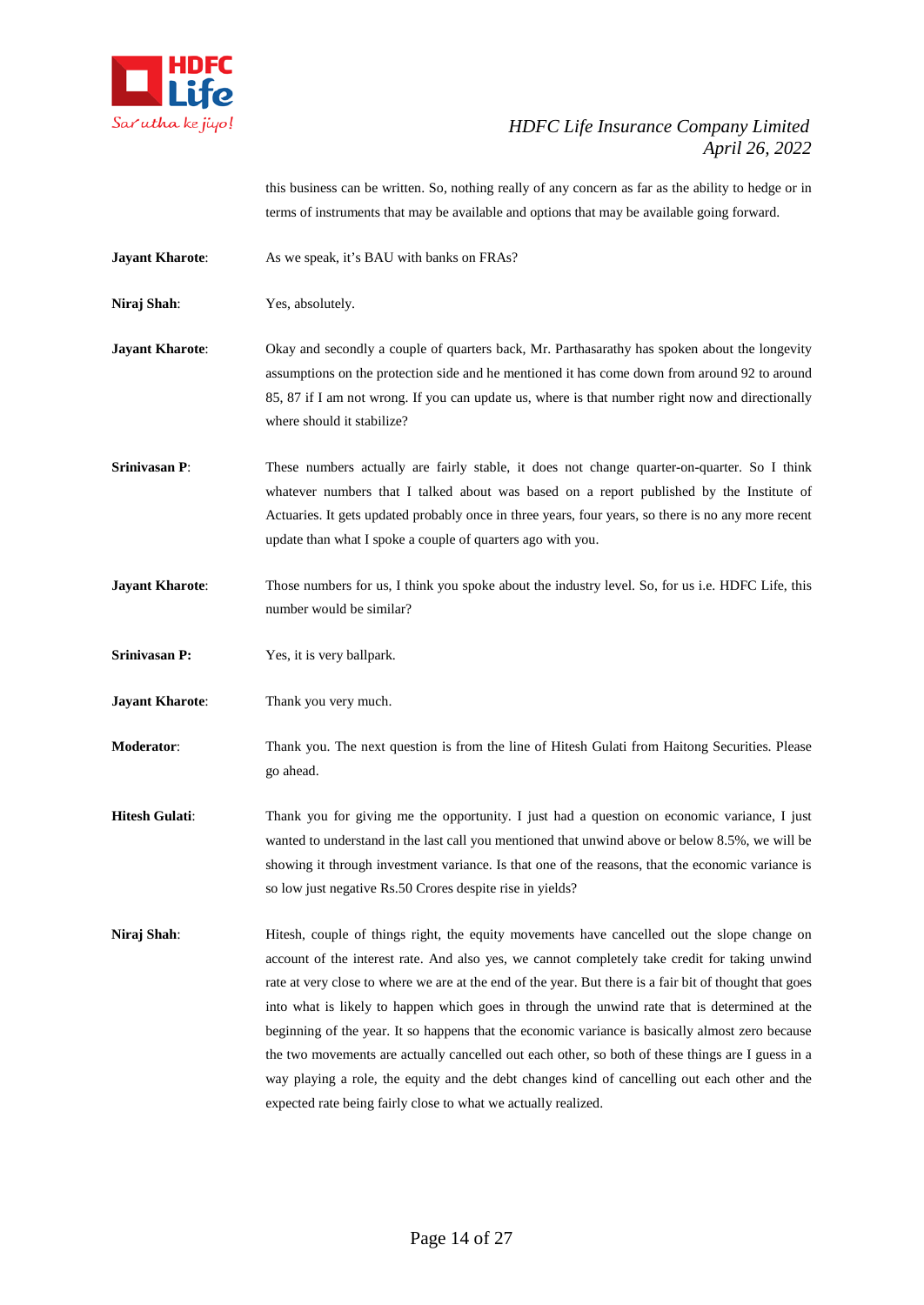

**Hitesh Gulati**: Do FRAs also have a significant impact on how we look in economic variance because some of the peer companies have shown quite a negative impact in economic variance so just trying to understand that.

**Niraj Shah**: No Hitesh, that would not really play a role at all.

**Hitesh Gulati**: Okay.

**Niraj Shah**: If you are completely hedged, this should not really play a role at all as far as the economic variance is concerned. Economic variances only be really in terms of the actual movements, which are different from what you anticipated both on the equity side and on the debt side.

**Hitesh Gulati:** Thank you. That is it from my side.

**Moderator**: Thank you. The next question is from the line of Nischint Chawathe from Kotak Securities. Please go ahead.

**Nischint Chawathe**: Just one question from my side, what really explains margin expansion if you look at the business from a fourth quarter basis which is either on a quarter-on-quarter, or a year-on-year basis?

**Niraj Shah**: If you look at Q-on-Q, really apart from the assumption change on mortality which we did discuss large part of, it is largely coming through in terms of the product mix shift. We have written more annuities in this period and the CP business continues to do reasonably well, we managed to reprice a large part of the business over the last 12 to 18 months and that is something that has helped us as well and as such even in terms of the group business composition, business is lower this year compared to same time last year. So, it is a combination of these two or three facts. On the non-par side there has been a slight expansion in the quarter from 32% to 35%. So, each of these three or four things have played a role in the expansion.

**Nischint Chawathe:** Has the duration of policies on the non-par also gone up?

**Niraj Shah**: I am sorry. Before that, the last bit is also in terms of some sort of leverage that has come through in terms of scale, so that also has played a role in the expansion. So not really Nischint. What has happened is that if you recollect, we have launched Sanchay Fixed Maturity Plan, which basically is a 10-year product give or take. A large part of that business is single premium so it is a 1:10, some of the business is 5:10 (Premium paying term: Policy term). So, that in fact in fact has actually on an overall basis would have actually reduced the policy term on non-par.

**Nischint Chawathe:** Thank you.

**Moderator**: Thank you. The next question is from the line of Dhaval Gada from DSP Mutual Fund. Please go ahead.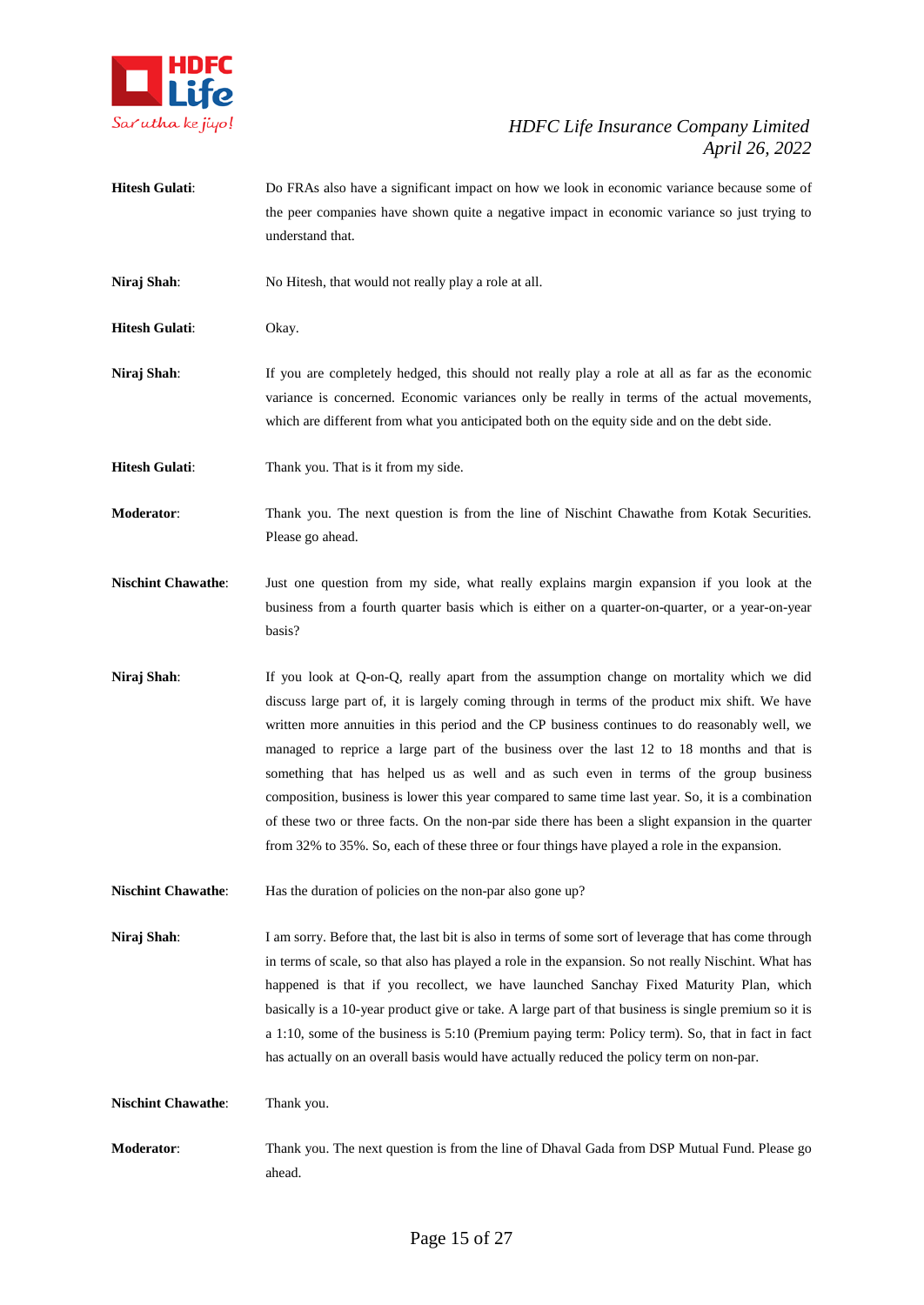

**Dhaval Gada:** Thanks for the opportunity; have two questions. First one was on margins. I understand the guidance of maintaining margin on merged basis, just wanted to understand from a medium term perspective, can the margins move closer to 30% and the context is if you look at the last four years, we have seen a large part of the margin increase being driven by a product mix change and this has come despite sort of negative assumption changes which Suresh also alluded earlier. So, just how much more headroom is available to sort of take the margins higher closer to 30% in the next three to four years.

- **Vibha Padalkar:** It should be possible. All things being equal on regulations, it should be possible and that is what we will be working towards. It will kind of stabilize around that, and this is, of course, with the caveat that we do not drop market share. Assuming that we hold our number three position amongst all the listed companies, including LIC, so without dropping that. Without dropping market share, but we still are gunning for getting close to 30% and thereafter if there are no further regulatory relaxations or enablers, then having a compounding story of about 20% yearon-year, or close to that in terms of value of new business. Having said that, we are hopeful given the tone set by the new IRDAI Chairman about a lot of things, on technology, on ecosystems, on use and file, a lot of speed to market, collaboration perhaps with other regulated entities, pension, general insurer, health insurance and many, many more. I do not personally think that it is going to be a status quo. It will be an enabler, but I am not counting that in, because I do not know in what form or shape. So all things being equal, yes we should be getting towards 30% in the medium-term.
- **Dhaval Gada:** Just one final thing, on the sort of capital just again, so if you look at the free surplus movement, if you could explain that in the last year, it has dropped about 350-odd Crores, and just in related to this is what will trigger an equity raise, if you could just help me understand what one should look for in terms of your willingness to go towards an equity raise that would be helpful.
- **Vibha Padalkar**: While I will leave the first part of the question to Niraj on the net worth, but we will, over a period of time, whatever we need to support growth and opportunities, we will have to have adequate capital and yes we will not rule out combination of equity or debt like I had mentioned in my opening remarks.
- **Niraj Shah**: Just to add to that, we are fairly close to the level that we want to be, like Vibha had mentioned. We are at 176%, we would like to be in the 180-190% range, given what is expected going forward. The distance between where we are and where we need to be is not very high, so the number that we are talking about is not going to be very significant that is one. On the net worth front, of course as you are aware multiple things have happened. On an ongoing basis, typically you add your accretion from the backbook, which is your PAT that comes through. Then you have any sort of capital movements, largely in terms of dividend payouts in the beginning of the period after the AGM, and any sort of capital that comes through in terms of the ESOPs that get exercised. Apart from that largely, the big movements are in terms of any sort of NPA movements on the shareholder funds, and in our case this time the big movement really was in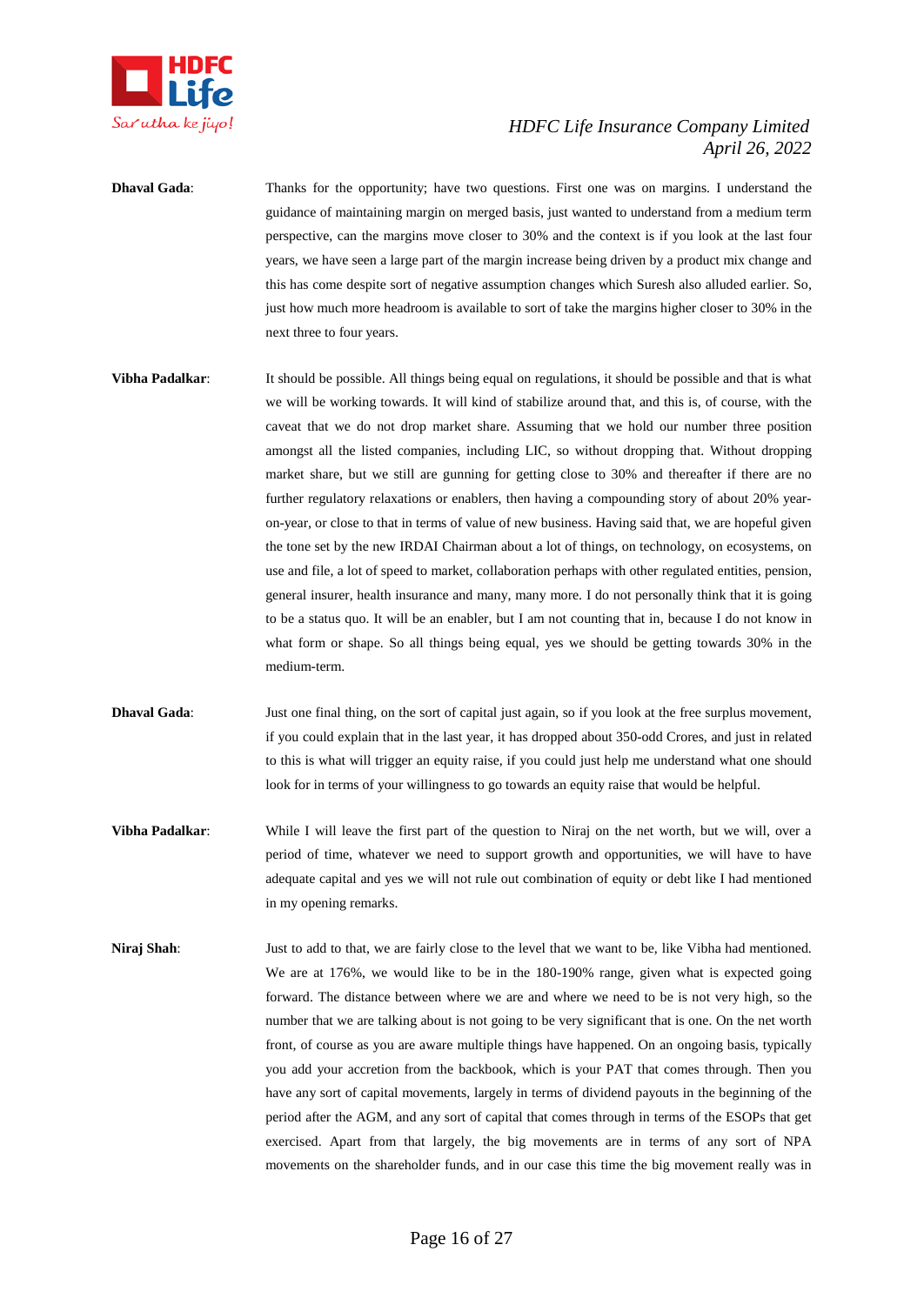

terms of the cash, that went out because of the Exide Life acquisition. These are the four or five aspects which go into how the net worth or the free surplus has moved in this period.

- **Moderator**: Thank you Mr. Gada, may we request that you return to the question queue for follow-up questions. Thank you. The next question is from the line of Avinash Singh from Emkay Global. Please go ahead.
- **Avinash Singh:** Hi! Good evening. Couple of questions. First, if you can just help us understand the supply side and demand side reality on the retail protection. How do you see sort of growth and margin in this business; that is first. Second, was again going on the free surplus part, if I recall your required capital level what you set in your EV is around 180%. So just if you help me at 176%, how is a sort of the free surplus coming in, these are my two questions.

**Vibha Padalkar**: So, Avinash on your first point, just to understand you are saying margins on health is it.

- **Avinash Singh**: No, I was saying that considering the supply side and demand side changes that has happened over the year, how do you see retail protection shaping out in FY2023 both from the growth and margin perspective.
- **Vibha Padalkar**: Right understand. We have been flat so far, because of like you mentioned, pandemic and reinsurer and pricing and all that. We are fairly optimistic of being able to grow double digit and as against the last year, industry also did not grow, we also were flattish. From HDFC Life point of view, while following and continuing to follow a risk calibrated approach, we are hoping to grow double digits on individual protection, and this is without necessarily retaining a lot more on our books and so on. We have said that we will retain about 40 lakhs on our books, we will continue with that, but with nuanced approach, we hope to grow. Yhat is number one. Credit protect should continue to grow well. We grew about 55%. We hope to continue to see that traction. We have also repriced quite a few relationships in lights of pandemic that is an ongoing exercise and part and parcel of how we are covering mortality risk. Both these put together, we should grow. We have grown about 24% on an overall protection basis, but we remain fairly optimistic of our ability to continue to grow.
- **Avinash Singh**: Any price changes in retail protection you are taking in FY2023 or not.
- **Vibha Padalkar:** Nothing that is on the cards right now.

**Avinash Singh**: My question on the free surplus.

- **Niraj Shah**: Yes, Avinash on the free surplus, if I have understood you, you are referring to the level of the solvency. As you are aware regulatory solvency is 150%. For the purpose of EV, we basically take 170%. Right now, we are something in excess of that.
- **Avinash Singh:** It is very clear; I was confused with 170% and 180%.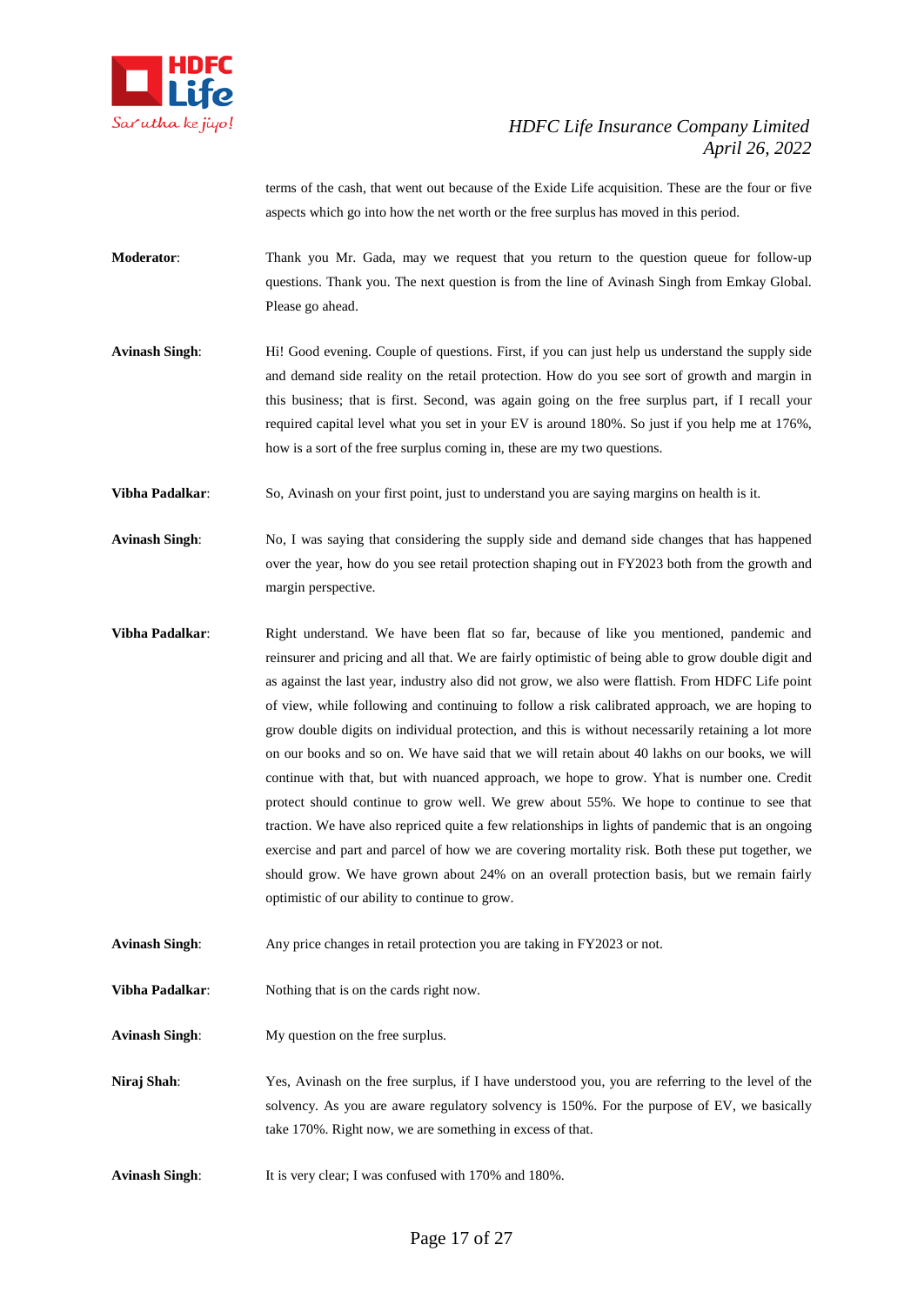

**Niraj Shah**: Yes.

# *HDFC Life Insurance Company Limited April 26, 2022*

go ahead. **Shyam Srinivasan**: Hi! Thank you for taking my question. Just laboring on the retail protection, I think in opening remarks Vibha you mentioned about video checks and stuff, you are connecting to the customer mobile. If you could elaborate how that can, and I am just tying it to your original comment that while applications come through, we are still not able to process. That number I recollect from quarters that was like 60%, so just help us understand how debottlenecking some of your own processes could help to improve growth specifically related to retail protection. **Vibha Padalkar:** Some of the things here. One is that out of every 100 applications, we have mentioned in the past we are converting about 61. We are taking reasonably realistic targets. So say, instead of 61, even if I convert it to 70 or 75, that will get me to that answer. So, that is what we are looking at, is that we are trying to solve for the entire process. We have launched MediEasy. This you will find on slide #21 of our investor ppt. What it does is that it walks our frontline salesperson step-bystep because what we did find is that the rules keep changing because of pandemic, because of reinsurer, because of what we ourselves are looking at in terms of addressing new and emerging risks and so on. All the right reasons. However, the guy on the field is very confused, there is attrition whether we like it or not, there is people movement, and then there is a lot of back-andforth, and the customer gives up or the frontline salesperson gives up on combination of these. How can we have this iteration, wherein the first step is to say okay, we need this document; okay, if you do not have this document or rather the customer does not have this document then we have a call center, which has an assisted call center with chartered accounts to say okay, instead of this especially for the non-salaried this should be fine or this proxy can be fine and so on. Because the guy is sitting with the customer or sitting virtually with the customer, and he is able to get, that rather than it is coming back to central operation going back-and-forth and so on. Similarly, looking at what other data points were resulting in us in that same 100 minus 61 why has there been a drop of and is there some other ways of getting to the same answer. For example, today, we do not have a deduping between our credit life database and our individual database. Now with the use of technology, if we can try and see personas of what is behind this person in terms of both financial risk as well as medical risk that again could help us address some of that drop off that we are seeing currently. Similarly with reinsurer, we have been partnering with the reinsurers and that has been well appreciated in fact reinsurers have come back to us to say that we are erring a little bit on the side of caution and they are obviously fairly pleased about that and willing to look at certain personas. If you also look at MediTech for example, whole host of things again on slide #21 on the bottom right-hand side, how do we get a proxy for diabetes, how do we get a proxy for any heart related illness without that individual going in for a medical, which obviously given the pandemic, he or she is hesitant to do that and we understand that. For us, we are again able to triangulate that with age, with various other datapoints, and his or her resistance to go in to get a medical being able to use MediTech to be

**Moderator**: Thank you. The next question is from the line of Shyam Srinivasan from Goldman Sachs. Please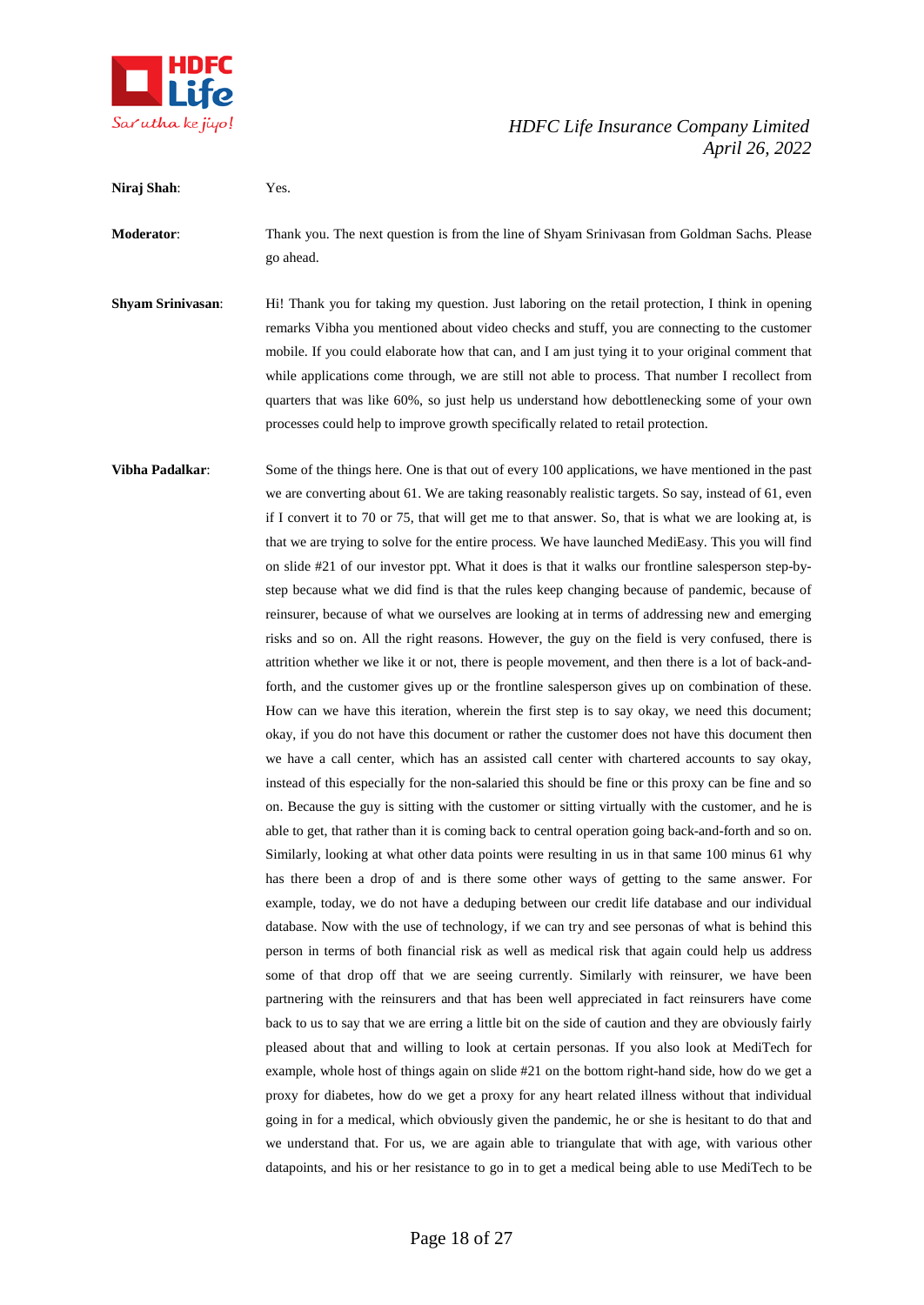

able to solve that. Another point we have just gone live on this wherein underwriting engine, which although we are only right now launched for savings, but that has an error rate of 0.001% now and it is ML so it is a machine learning tool, which is getting even better as we speak. We have rolled it out wherein human underwriters have been substituted so that the customer can be given a straight through processing, can be given much better experience and so on. Now the next phase is to start taking baby steps to look at term as well. What this will do is that, now again how do we reduce the drop off rate, yes, we need to increase the funnel also admittedly, but that is one part of it. We are saying that people have come in out of my example of 100, people have paid money, filled in the proposal, and we are not able to issue them with the policy and we return their money, so let us focus on the drop off first and that is what we will be giving and have been giving disproportionate management bandwidth to reducing drop off.

**Shyam Srinivasan**: Thanks so much, all the best.

**Moderator**: Thank you. The next question is from the line of Sanket Godha from Spark Capital Advisors. Please go ahead.

**Sanket Godha:** Thank you for the opportunity. The simple question what I have is that I just wanted to understand how much FMP contributes to the total individual APE in total non-par is 33% and just wanted to understand if the incremental focus is on this particular product from risk management point of view, how much this 33% in contribution of non-par can potentially go to say 40%, 45% kind of number, any number you have in your mind which could be the margin driver going ahead.

**Vibha Padalkar:** Can I take the first question first and then you can move on to the second question.

**Sanket Godha:** Sure.

**Vibha Padalkar**: On the first one what we are saying is that long-tenured policies that we sell will have an overall cap, which we have had, but on shorter tenure we have no cap.

**Sanket Godha:** Basically, you mean to say that if there is a decent demand for single premium FMP plan then you can even take the total non-par mix even beyond 40%, 50% kind of a number.

**Vibha Padalkar:** Hypothetically yes.

**Sanket Godha:** The margin of single premium FMP will be better than the company average.

**Vibha Padalkar:** It will definitely be better than some of the other segments like par and UL obviously, so there could be a substitution for that and thereby taking it up because of that substitution.

**Sanket Godha:** Got it perfect, and the second thing was that just from the HDFC Bank merger's perspective, we make an advertisement spends in HDFC Bank as a channel of around 800 Crores which we did in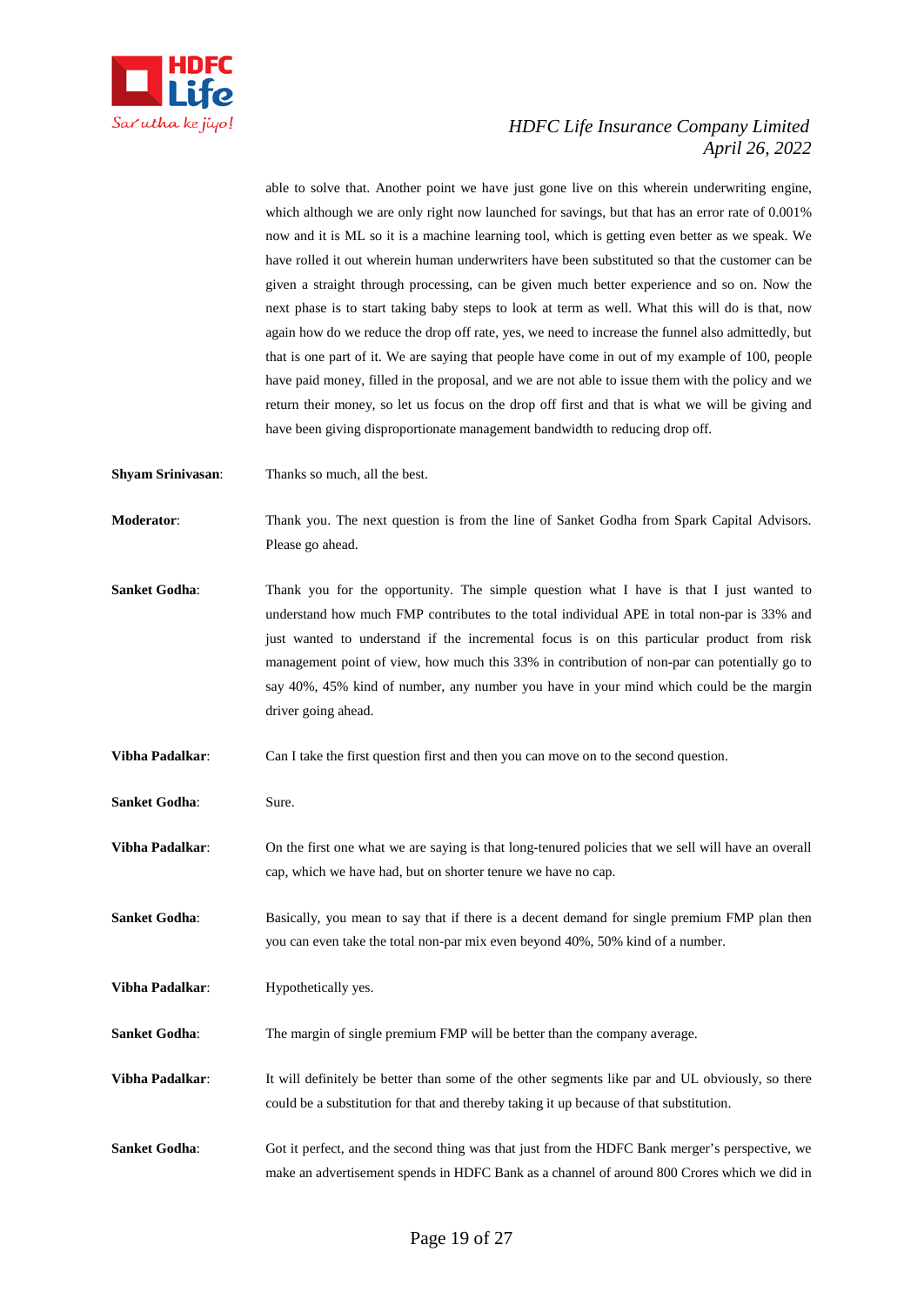

nine months FY2022. So just wondering how this will play out if it becomes a direct baby of HDFC Bank given it is a direct subsidiary now then do we expect these advertisements spends coming off, and if it happens will this be a very big lever for margin expansion, how do we read this to play out.

- **Vibha Padalkar**: Little bit premature Sanket because it has just been announced I think over a period of time we will work very closely with HDFC Bank folks to see how as a parent-subsidiary we can, the dynamic that obviously will change but little bit early in the day. Now the advertisement is really what happens is there is multi tie and the reason for the advertising budget is that when people walk-in to the 6,000 branches and engage with them virtually and so on we need to be out there, we need to be able to say this is Sanchay FMP, this is our new retirement plan and so on and that visibility has to be there and that is why the advertising. Now, how things will change down the line, we will have to see, there will always be some advertising because the bank has said there will be multi tie and multi tie we believe is good for the customer. Yes, there could be, how much of multi tie is a different question. Some level of multi tie is wherein you are giving customer the choice to buy various products, and I also personally believe that most banks eventually will open up to multi tie, and so some level of this will be there. We will have to see in terms of how things pan-out. However, what is important is how do we expand the pie rather than just which cost might not be there and those sort of things the focus will be on how do we cross sell because that just has not been done in a systematic manner as of today and like I mentioned with one of the earlier caller it has been somewhat in a standalone company view rather than a financial conglomerate and that lens will change, we will look at our balance product mix, we will look at how can we like I mentioned earlier up-sell relevant to the customer needs and that itself will give us the kind of uplift.
- **Sanket Godha:** Can you tell me the current FMP contribution to the total APE if you are okay to disclose that number, exact number.

**Niraj Shah:** Sanket, this has been launched a few months back so since launch it is about 15% of the business.

**Moderator**: Thank you Mr. Godha may we request that you return to the question queue for follow-up questions. Thank you. The next question is from the line of Abhishek Saraf from Jefferies. Please go ahead.

- **Abhishek Saraf**: Hi! Thanks for the opportunity. I just had few quick questions pertaining to Exide Life, just quick ones. If you can just give me some number on what could be the VNB margin post-OR if I had joined late so probably, I might have missed that if you mentioned, and secondly if you can give some color on the cost savings that we are doing, so if any number around rationalizing of branches or other numbers that you can share where we are able to save cost and then I have one follow-up question after this.
- **Suresh Badami**: On the margins that you are talking about, we are on the low single digit post overrun. We do believe that we will be able to scale this up in the natural course of business once it merges with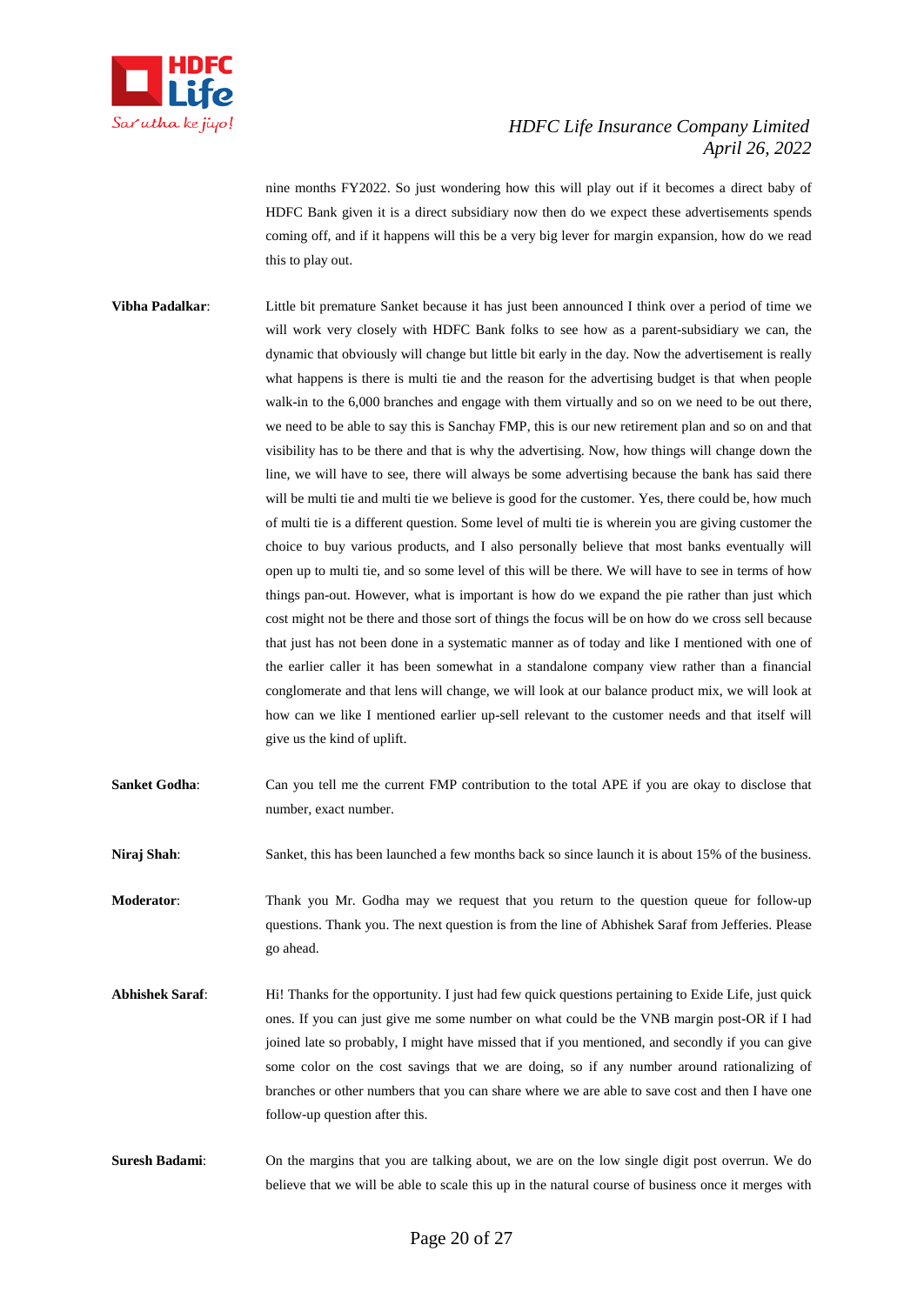

us and over a certain 36-to-48-month period, we should be able to and maybe even lesser than that we should be able to bring it close to our kind of margins. So, that should not really be a problem. On the other piece in terms of how the integration and how we are trying to get value capturing synergies, let me tell you that look there are some 23 work streams working on every aspect of the business between both the teams and we are looking at the best practices across both the companies. There is a clear focus in terms of where we will be able to get wider distribution focus, we are looking at the entire product portfolio between what Exide has and what we have got, also in terms of how we will be able to take some of our technology and digital tools across to their set up. Branch rationalization is one of the piece; obviously there are a few branches which we look at which are close to each other we are open to look at which of the Exide branches are probably better fit and better catchments and we will probably be able to merge. So, on both sides we are looking at finally as a merged entity which are the best resources. We do believe that we will get scale for the entity and we would be able to expand into markets. The good thing like we have mentioned earlier in many forums was that look in Exide, a lot of the businesses they do is in south, in some of the tier II, tier III markets which is clearly expansion for us. We do believe that some of that we will be able to scale up, we will be able to expand our geographic presence and similarly, based on their agency model, we will be able to expand into other parts of the country.

- **Abhishek Saraf**: Sure, thanks for that. Did we do any branch rationalization in the last three months, has that happened?
- **Niraj Shah:** No, as of now what we have done is we have just looked at branch overlaps. Like we clearly mentioned that it is going to run as a separate entity and subsidiary till we receive the NCLT approval. As of now, we are just looking a backend exercise in terms of what we can do. There are a few branches which we have understood but, we have not done any rationalization as of now. But, we do believe we understand which are the markets that we are able to cater to, and our objective, like has been clearly mentioned, just to make sure that we continue to get the upside from the Exide merger over the short to mid-term and then look at how synergistically we can grow as a merged entity.
- **Moderator**: Thank you Mr. Saraf may we request that you return to the question queue for follow-up questions. The next question is from the line of Nidhesh Jain from Investec. Please go ahead.
- Nidhesh Jain: Thanks for the opportunity. Two questions, first on the pure protection are we sensing any change in the stance from the reinsurers as of now, are they becoming more open to doing business the way they were doing pre-COVID or still they remain as strict as what we have seen last year.
- **Vibha Padalkar:** It is I think a little bit too early. My personal sense is down the line I do not know what time frame. I think depending on wave 4 and so on. Till that is out of the way, I think there will be some level of concern in their minds. I do not see that happening immediately now, but over a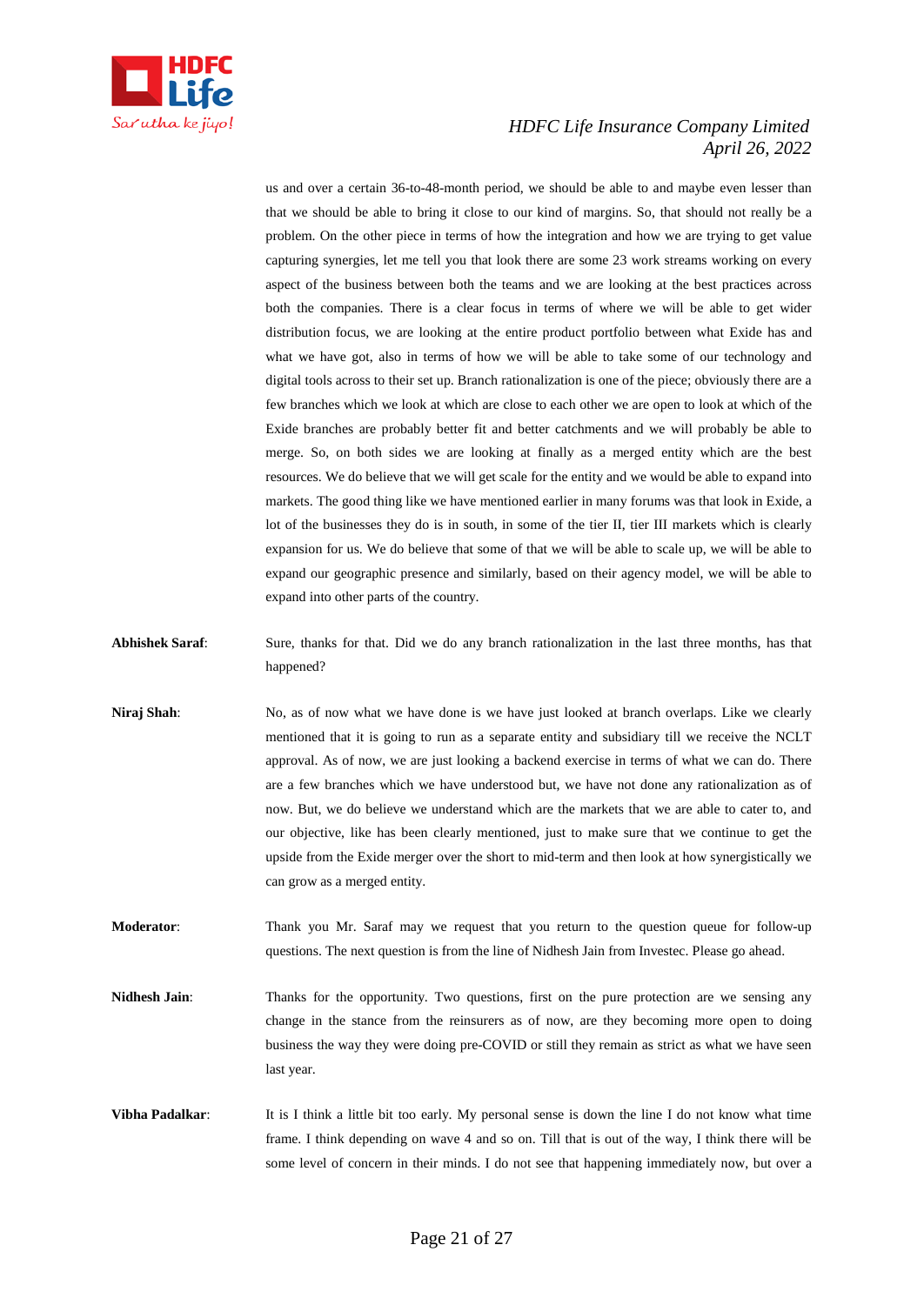

period of time, yes, the high alert situation that we have been in, that should ease off a little bit but it is still someway away.

Nidesh Jain: What was the conversion rate before COVID the 60% conversion rate that we have today, what was that before COVID?

**Vibha Padalkar**: We used to convert maybe around out of 100 at least 75.

**Nidesh Jain**: Lastly on non-par product, in a rising rate environment, so in last three years the interest rates have been declining and the demand for non-par product was very, very strong probably the alternative savings instruments have seen significant decline in the yields that they were offering, but in a rising interest environment how do we see demand for the non-par product and since we are hedging bulk of the non-par internally, does it disadvantage us in any way versus FRA hedging where our peers may be able to offer better IRRs than us. These are the two questions on non-par.

**Niraj Shah:** As far as demand is concerned, we have seen interest rates only increase in this year and both at the shorter end as well as the longer end while that has happened the business demand continues. Even as we speak, the demand far exceeds what we are writing as a company as far as this product line is concerned. So, the key really is not absolute rates, it is a relative proposition to what other instruments are available and if you were to compare it to a shorter-term instrument typically the returns on that are very very different from what we are able to offer because the large part of the product is at the longer end. Even in Sanchay Fixed Maturity Plan, the term is 10 years. So, that is very different from a typical short-term fixed income instrument that people buy. Relative to what is available in the market, it continues to be attractive whichever way the interest rates have gone. Second, also the tax advantage on top of that is something that definitely is helpful. As far as hedging is concerned, we monitor this fairly closely and it is fairly dynamic, we are fortunate to have this internal capacity, which we use depending on how the external environment is as well. We do not want to be overly dependent on any one instrument whether it is an external or internal capacity, so that is the reason why it is a multi-pronged hedging strategy at the backend. As far as FRAs are concerned and relative disadvantage to anybody else, I do not believe so because so far there is only a yield pickup that we get on account of forward rate agreements because of the way the term structure is in terms of the interest rates. If that changes then that will again be equally applicable to everybody. It is not that the terms that we get are different from anyone else and if there is any advantage to be had out of writing more, hedging more through FRAs, we would take that call without being excessively dependent on that category.

**Nidhesh Jain**: Sure understood. Thank you.

**Moderator**: Thank you. The next question is from the line of Mayank Gulgulia from SUD Life. Please go ahead.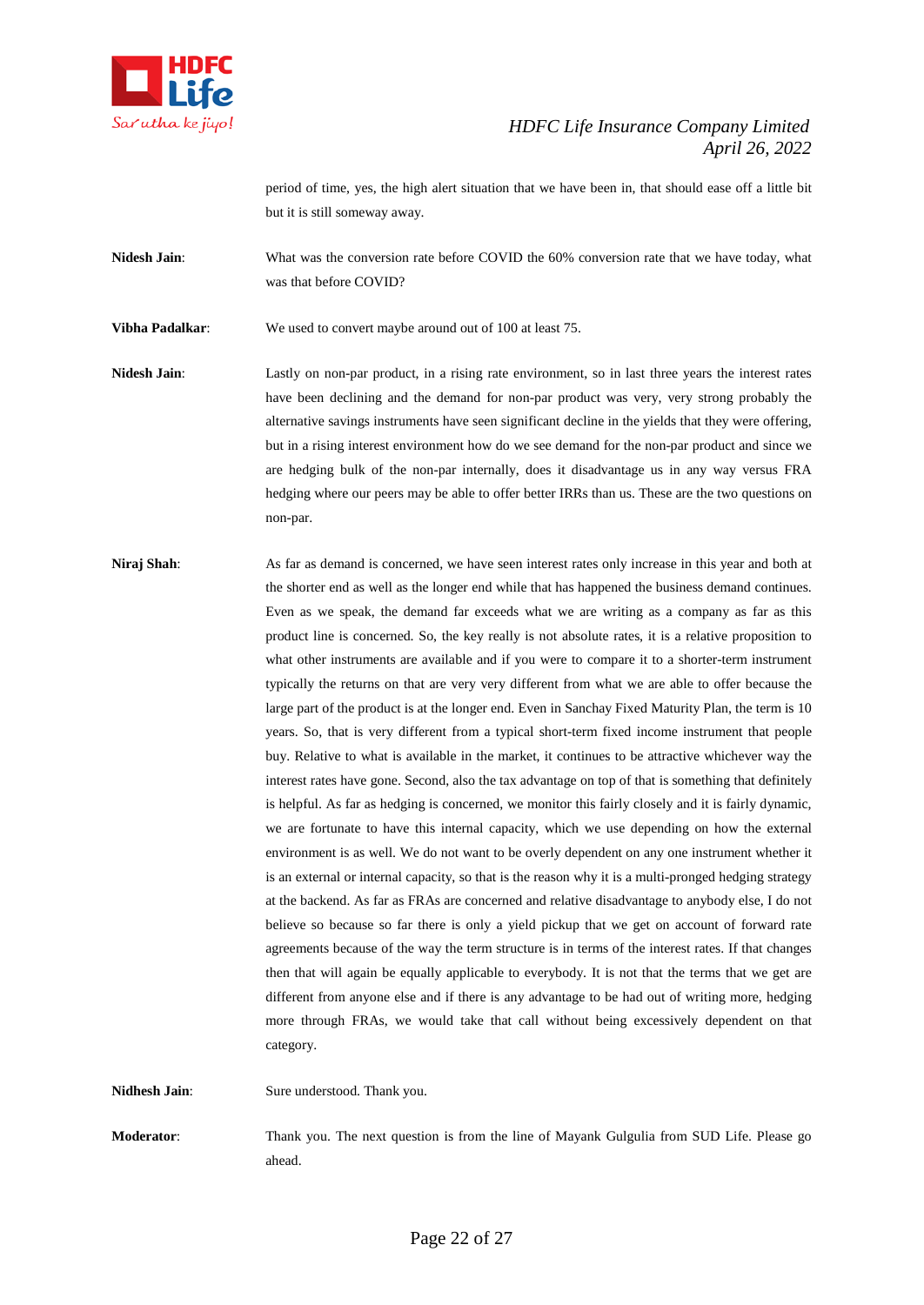

- **Mayank Gulgulia**: I have a question related to sensitivity analysis. Basically, impact of equity market return on EV. Equity market downward moment of 10% would have 1.4% negative impact on EV. This 10% is overall return on equity portfolio or this 10% is over and above like we might have assumed some return from equity, so it is over and above that.
- **Niraj Shah**: It is a difference between what is expected and what is actually, so for example, if you take any of the sensitivities you have a base which is the expectation. In persistency, mortality or equity, you will have a base, anything over and above that is what is captured in the sensitivity. So, if you are expecting to return is say 10% and 10% delta from that means 11% or a 9% return and the impact of that is what is captured in the sensitivities.
- **Mayank Gulgulia**: This 10% of return expected, so not 10% plus or minus 10%. This is 10% of 10%.
- **Eshwari Murugan**: Just to clarify, the equity sensitivity implies that the equity values fall on the date of the calculation of the EV, the equity values fall by 10% what would be the impact on EV what is captured in the sensitivity.
- **Mayank Gulgulia**: Just to clarify further the assumption is 10% so if equity market risen by 15% next year so can we say like 5% extra is done so delta of 1.4% we can divide by 2% and broadly ballpark number 0.7% positive impact on EV is that the right way to look at?
- **Srinivasan P:** This is instantaneous shock, so whatever the valuation dates or whatever the assets were if they were to fall instantaneously by 10% on that very day, what is the movement in the EV is what this is.
- **Mayank Gulgulia**: Lower reinsurance on retail protection, so how it is impacting our margins on the standalone retail protection business.
- **Niraj Shah**: No, there is no impact really as you know the reinsurance cost is basically one of the components of the overall cost as the risk charge and if we retain on our books, we will obviously need to capture that risk charge ourselves in addition to everything else and the same would hold for the reinsurers and there is not much of a gap between what the reinsurers are charging today versus what our assessment of the risk charge would be. The delta between that would have been higher before the reinsurers increased their prices.
- **Vibha Padalkar**: We also increased it, thereby nullifying some of the impact.
- **Mayank Gulgulia**: Okay got it thank you, thanks a lot.
- **Moderator**: Thank you. The next question is from the line of Rishi Jhunjhunwala from IIFL. Please go ahead.
- **Rishi Jhunjhunwala**: Thanks for the opportunity. Just quickly on the agency workforce with Exide Life getting integrated can you give some sense in terms of what are our targets in terms of total agency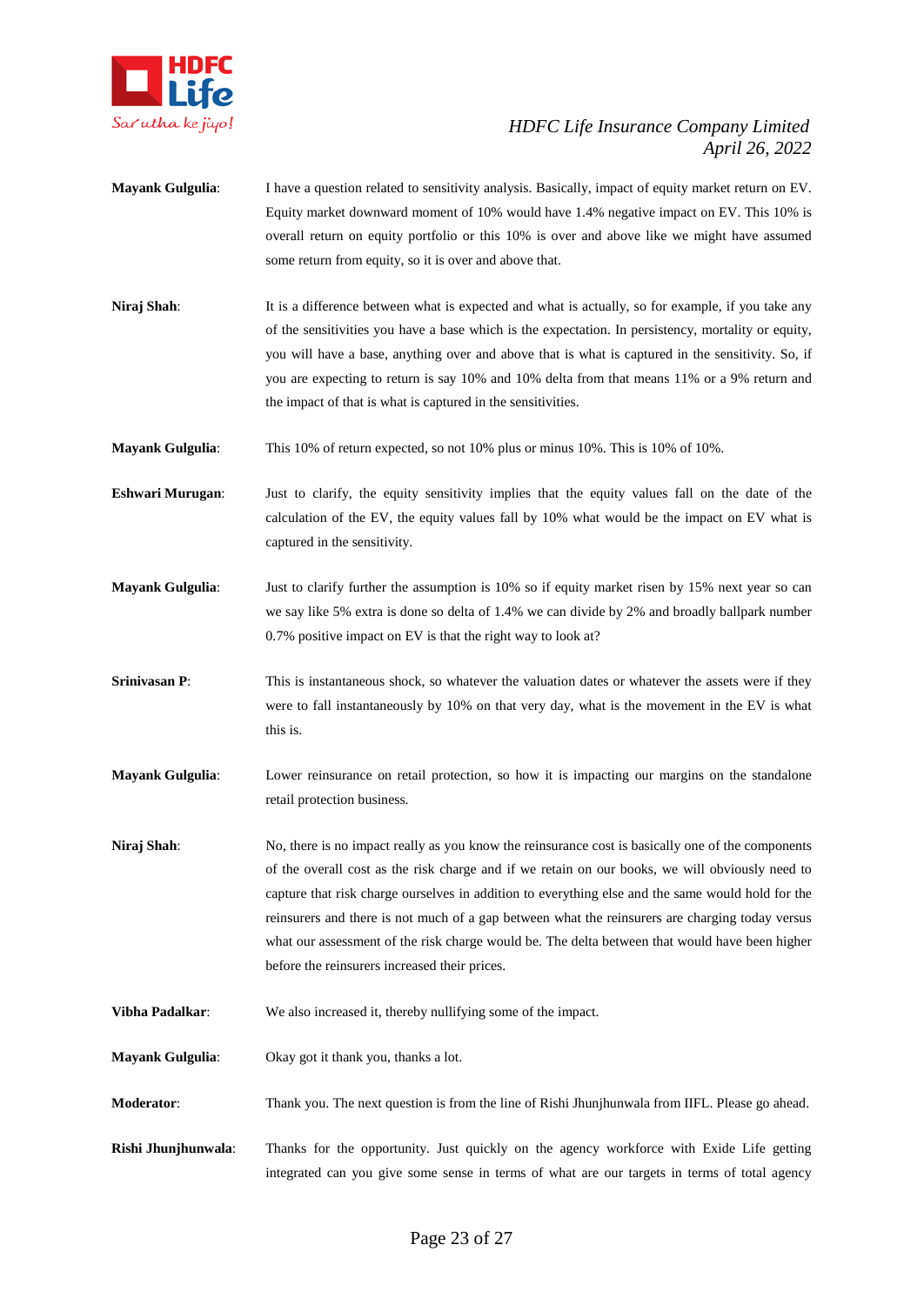

strength that we want to maintain. What kind of increase we are looking at and also just a sense in terms of what is the proportion of active agents and what kind of retention rates are being witnessed since the integration.

**Suresh Badami:** Sorry, I could not catch your second question, I will ask you to repeat, but on your first question in terms of the agency business and what kind of growth we are looking at Exide Life, very clearly, they have had a fairly strong growth. This has been a little different earlier, we had a fairly decent growth in line and slightly higher than the industry. We do believe that given the brand that they will now benefit of HDFC Life along with the product as well as our ability to invest in branches, infrastructure and many other resources, which will be available, we should be able to get a much higher throughput in terms of actually recruiting financial consultants, in terms of activating more consultants as well as productivity and ticket size of the kind of products that we are able to sell through HDFC Life. In our initial interaction with a lot of the financial consultants, advisors at Exide Life we have found that they are eagerly looking forward to the kind of products that HDFC Life has on the table. So, we are fairly optimistic in terms of growth that they will be able to continue in terms of what they have been able to build, they have a very strong franchise, they have a fair amount of financial consultants, leaders who have been there with them for a very long period of time. We do believe that, if our agency business were to grow at a certain pace, the combined entity of the agency business of what Exide financial consultants comes in should be able to do that and maybe a little bit higher, so that should not be really a problem. There is actually if you ask me not just the synergy that we see only in the agency business, I think they are enthusiastic about the growth in all the channels of Exide Life. We do believe that the cooperative bank as well as some of the broking relationships that they have got, are fairly incremental and complementary to our business growth, so we do believe that we should be able to grow that. Also, a fairly large customer base, on which they have cross-sell and up-sell on their direct business. We believe that we will be able to with our analytic skills, with our SMPs along with what they bring in terms of their campaigns, it will be incremental for us to be able to grow that line of business also. Actually, across the direct business, broking business, bancassurance of those much smaller than us on bancassurance and on the agency business, we should not see any slowdown and which is one of the primary reasons why we said we will look at Exide in terms of the company, which will come in and add complimentary to us. Sorry on the second question the sound was not very clear so I could not hear.

**Rishi Jhunjhunwala**: Yes, I will repeat Sir. Thank you. Basically, the question was how many active agents now we have and what kind of retention rate can we see?

**Suresh Badami:** At Exide Life, so they have around 40,000 FCs which are there right now and they have a fairly active base which is there. So, we do believe that we will be able to at least further activate, their activation is in line with actually the industry activation. So, it is not that they are off in terms of the number of agents, which are active. We have not lost any major agent, in fact if you have looked at the quarter four number, they have been absolutely on target in terms of what the agency team has been delivering. So, even there we believe that if we are able to look at the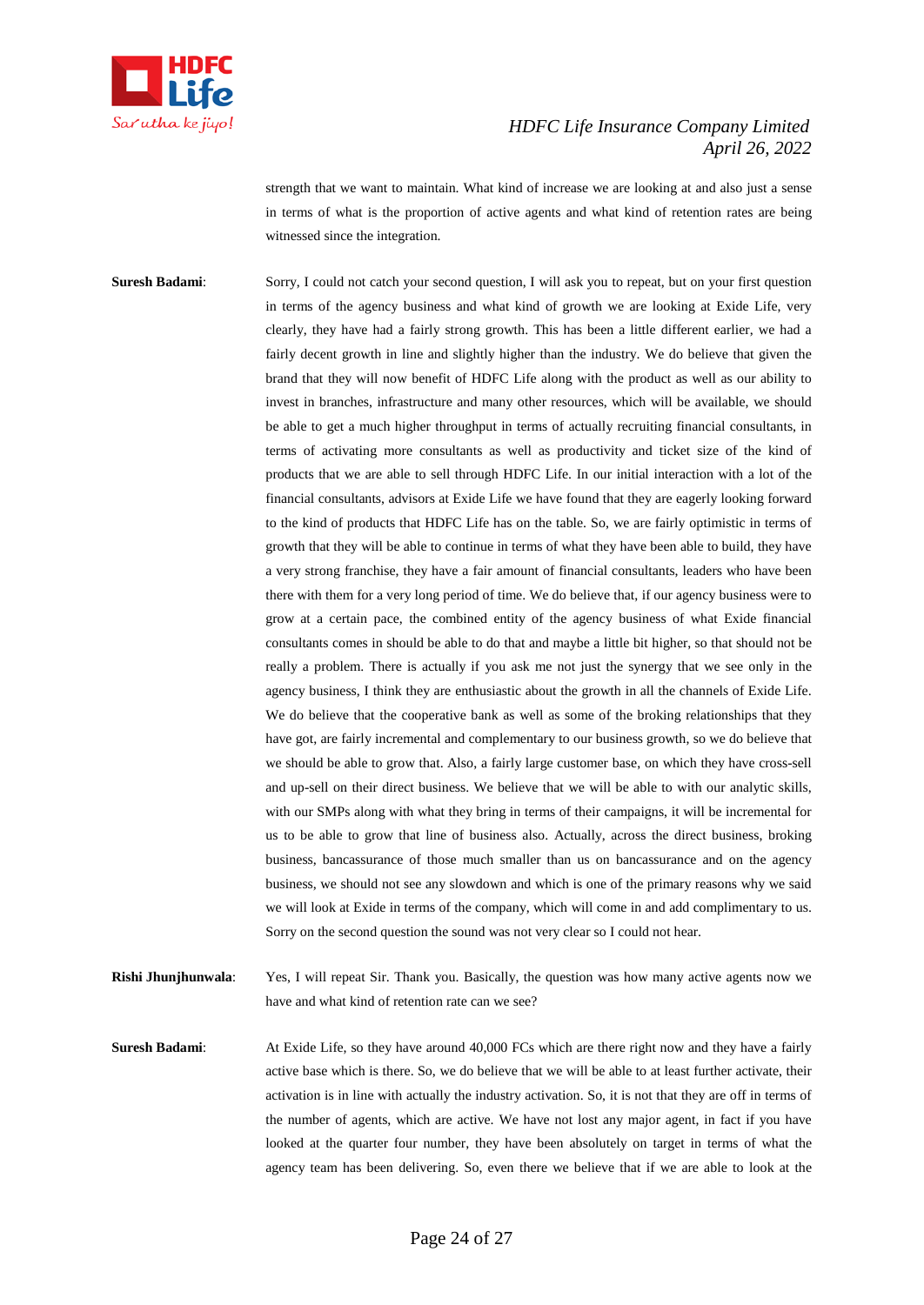

number of new financial consultants and agents that they will be able to recruit that will be in line and in fact they have been constrained on their growth because of their capital and many other thresholds which they have not been able to invest in that business. I think, a lot of those hindrances will go away once they become part of the HDFC Group and they have actually shown almost a 22% growth last year if you were to look at them at overall as Exide.

**Rishi Jhunjhunwala**: Thank you.

**Moderator**: Thank you. The next question is from the line of Sanket Godha from Spark Capital Advisors. Please go ahead.

**Sanket Godha:** Last one from my side. Just wanted to understand our FRA exposure, which was Rs.137 billion at the end of FY2021 what is the current exposure we have at the end of FY2022 and given the current solvency calculation regime, if yield curve becomes flatter compared to what it was, then most of the derivative contracts might go out of money, notional loss. So likely impact on it on the solvency, if it plays out.

**Niraj Shah**: The FRA exposure is close to about 18,000-19,000. I think it will be there in the annual report in any case. But to your second point, in terms of the impact of the flattening curve there are two things here. One is as of now the whole flattening thing is something which is a little maybe overplayed, I think if you look at the way the interest rates have moved, they have not moved only at the shorter end they have moved of longer end as well. The curve continues to be fairly steep even today. Having said that if there is further flattening that happens, what will happen to start with is that the spreads that are there currently available will probably shrink further as they have since the inception of FRAs and when the yield curve starts getting inverted that is when you are talking about the situation that you just spoke about. Now, if that were to happen, we would do a couple of things. One, as of now at any point in time, if you have a fairly significant equity portfolio, there are equity FVC gains that are sitting in your books for which you do not take solvency credit because of the regulations. A lot of that is used to actually offset any sort of impact of interest rates movement in the wrong direction from an FRA perspective. So, that usually covers for most scenarios as far as impact on solvency is concerned and beyond FRAs, I mean we kept reiterating we do not want to be overly dependent on forward rate agreements either given our risk management strategy. So, that is also something that allows us to mitigate the impact of any of these situations that could happen. Over a period of time, we are expecting more liberalization in the regulatory framework both in terms of the way solvency is calculated, which currently penalizes you for being economically hedged, but on the accounting side you end up creating that solvency impact over time, we expect that to kind of go away with RBC coming in for sure and also in terms of if we allow to borrow directly then you get rid of this problem altogether. If you take a two-to-three-year view then a lot of these developments will happen which will actually help us tide over any of these situations that you are talking about.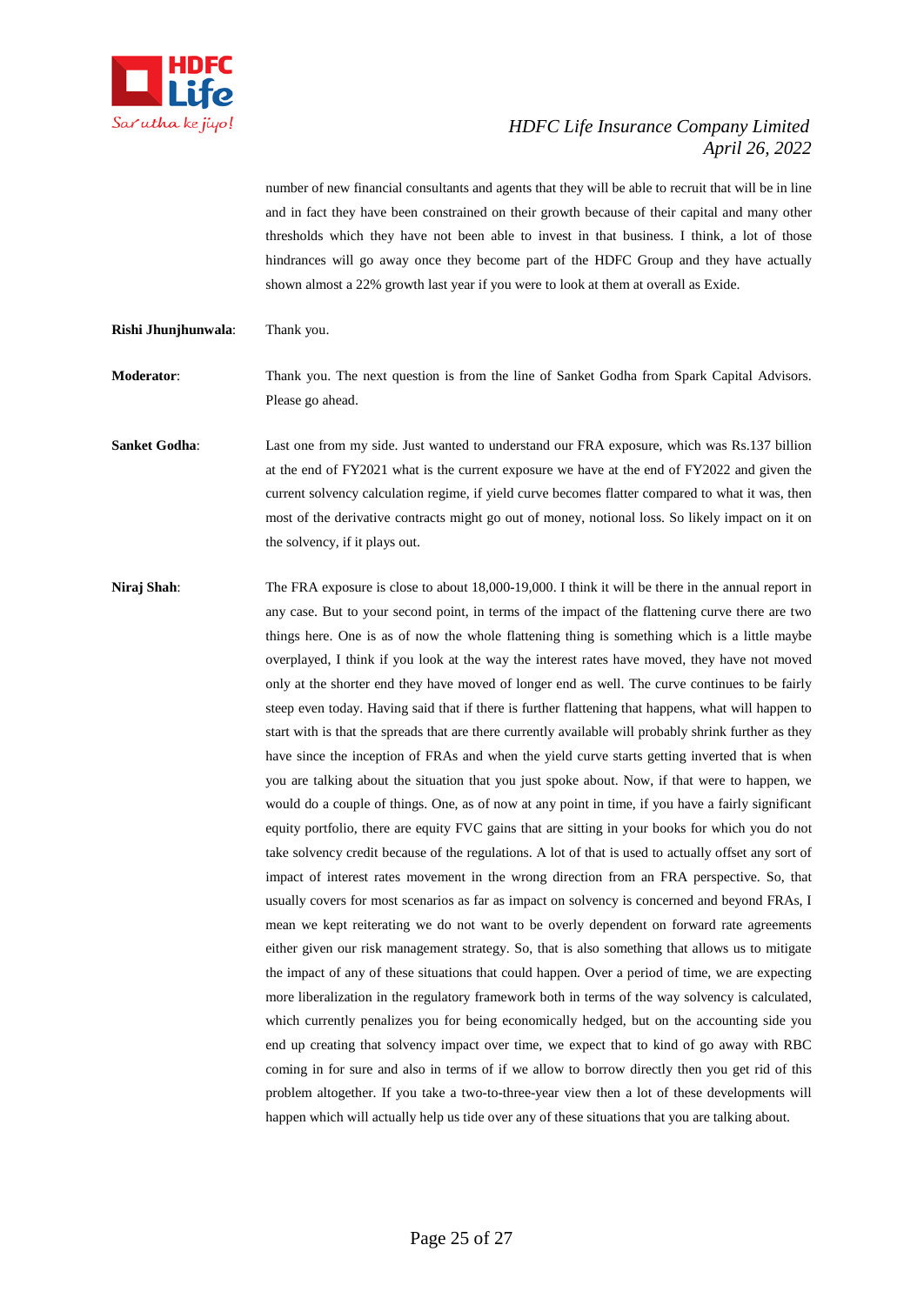

- **Sanket Godha:** The equivalent RBC solvency for 176 currently calculated would be how much if you have internally done that math.
- **Niraj Shah**: We have, that will be fairly significant I mean not really sharing numbers, but it will be fairly significant.
- Sanket Godha: Okay perfect, that is it from my side. Thank you.

**Moderator**: Thank you. The next question is from the line of Anand Bhavnani from White Oak Capital. Please go ahead.

**Anand Bhavnani**: Thank you for the opportunity. Just a quick clarification on Exide Life. You made a comment that due to their solvency, they probably had some growth constraint. In the ppt, I see that their solvency is 217%, which is higher than ours. So why would that be a reason for any growth challenges in Exide?

- **Suresh Badami**: Yes, I think look the constraints on their end have been more in terms of the expense of management which goes away once they come in with us. Once they merge with us in terms of their ability to be able to invest further in agency on growth that is where they have been struggling. So, I think that is one part which we will be able to solve with this merger and their agency business will be able to grow and not on solvency.
- **Anand Bhavnani**: For our solvency, our current preferred route of tier two raising debt which help improvement by 6%, do we anticipate that to be the primary source rather than any equity raise?
- **Vibha Padalkar**: No, it is a combination of both like I mentioned in my earlier comments, it will be both. Right now, we are raising tier 2, but over a period of time we will assess the need for capital and it is always possible that we might raise a small amount of equity at that point in time.
- **Anand Bhavnani**: Any particular variables you kind of use to decide which tool to use which method to use for addressing solvency.
- **Vibha Padalkar**: With solvency, there is an overall cap based on regulatory formula. So, what we are doing right now, we raised 600 crs earlier and we are raising further now. As our back book increases, we will be able to raise more. We will look at overall the weighted average cost of capital (WACC) to see what works for us as well as how much do we need, how soon do we need, so basis few factors, we take a call down the line.
- **Anand Bhavnani**: Yes, thank you and all the best.
- **Moderator**: Thank you. As there are no further questions, I would now like to hand the conference over to Ms. Vibha Padalkar for closing comments.